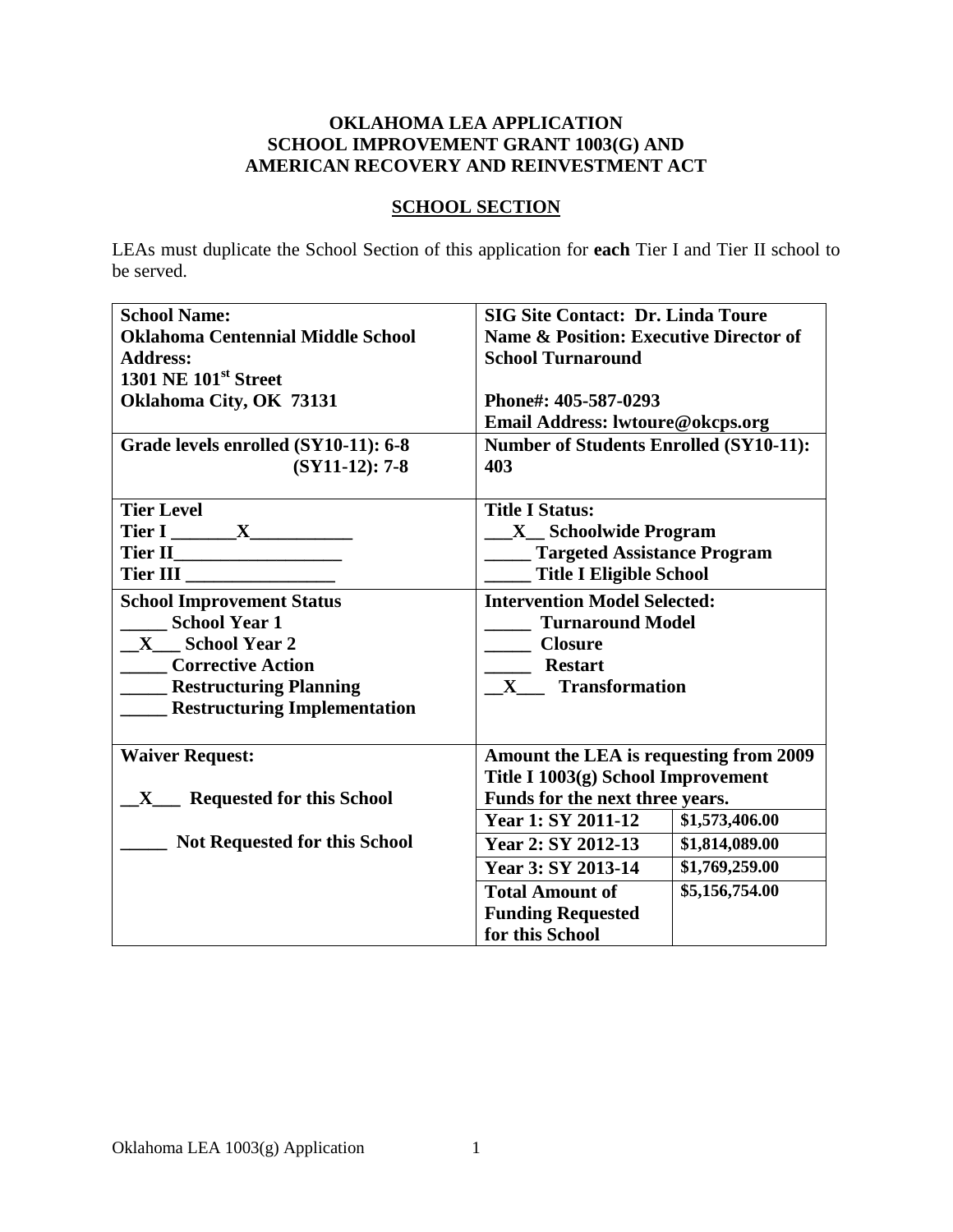# **SCHOOL NEEDS ASSESSMENT**

The school conducted a comprehensive needs assessment prior to completing the application for FY2010 SIG funds.

OK Centennial MS began its needs assessment using the WISE Planning and Coaching Tool in April 2011. The team consisted of Ms. Barbara Davis, interim principal, several staff members, and a parent. The team assessed the needs of the school according to Oklahoma's Nine Essential Elements and entered those assessments into the WISE Planning Tool. Additionally, the team analyzed multiple forms of data including OCCT/EOI scores for the past two years, benchmark scores for the 2010-2011 school year, attendance rates, mobility rates, free/reduced lunch count, and School Support Team reports.

OK Centennial MS is currently in Year 2 of school improvement. Due to this identification, the team also took the AYP status of 2009-2010 into consideration when determining action steps for the model. According to the 2009-2010 NCLB Report Card, OK Centennial MS has a total API of 496 (The state average is 1092.) and did not make AYP in Mathematics or Reading for several subgroups.

The academy initiative was also included in the needs assessment. OK Centennial HS will be transitioning to an Academy of Information Technology during the 2011-2012 school year. This transition will include major changes in curriculum, rigor, and opportunities for students. Because the middle school feeds directly into OK Centennial HS, it is imperative OK Centennial MS integrate the initiatives of the academy with the requirements and goals of the SIG funds.

The results of the district and school needs assessments informed all aspects of the SIG application from choosing a model to creating specific action steps. More detailed information about the results of the needs assessment can be found in the Summary of Needs Assessment Section of this application.

# **Data Used for Needs Assessment**

OK Centennial MS reviewed the following data while conducting the comprehensive needs assessment. Data were collected by school staff and PRE and analyzed by the school leadership team. The analysis led to the identification of areas of strength and need in OK Centennial MS. The following data will continue to be collected for the duration of the SIG grant to ensure state and federal reporting requirements are met.

| <b>Student Achievement Data</b><br>(OCCT, Benchmarks, District<br><b>Assessments, Report Cards)</b> | <b>Perception Data</b><br>(Staff/Student/Parent Surveys, Self<br><b>Assessments, Meeting Minutes)</b> | <b>Demographic Data</b><br>(Attendance, Truancy, Ethnicity,<br><b>Low-Income, Special Education</b> ) |
|-----------------------------------------------------------------------------------------------------|-------------------------------------------------------------------------------------------------------|-------------------------------------------------------------------------------------------------------|
| 2010-2011 Benchmark Data for                                                                        | <b>WISE Planning and Coaching</b>                                                                     | Attendance                                                                                            |
| Quarters 1-3                                                                                        | <b>Tool</b>                                                                                           |                                                                                                       |
| 2008-2009 OCCT/EOI Scores                                                                           | Organizational Health Inventory                                                                       | Free/Reduced Lunch Count                                                                              |
| for Reading/Language Arts and                                                                       |                                                                                                       |                                                                                                       |
| Math                                                                                                |                                                                                                       |                                                                                                       |
| 2009-2010 OCCT/EOI Scores                                                                           | Marzano Research Laboratory                                                                           | <b>Special Education</b>                                                                              |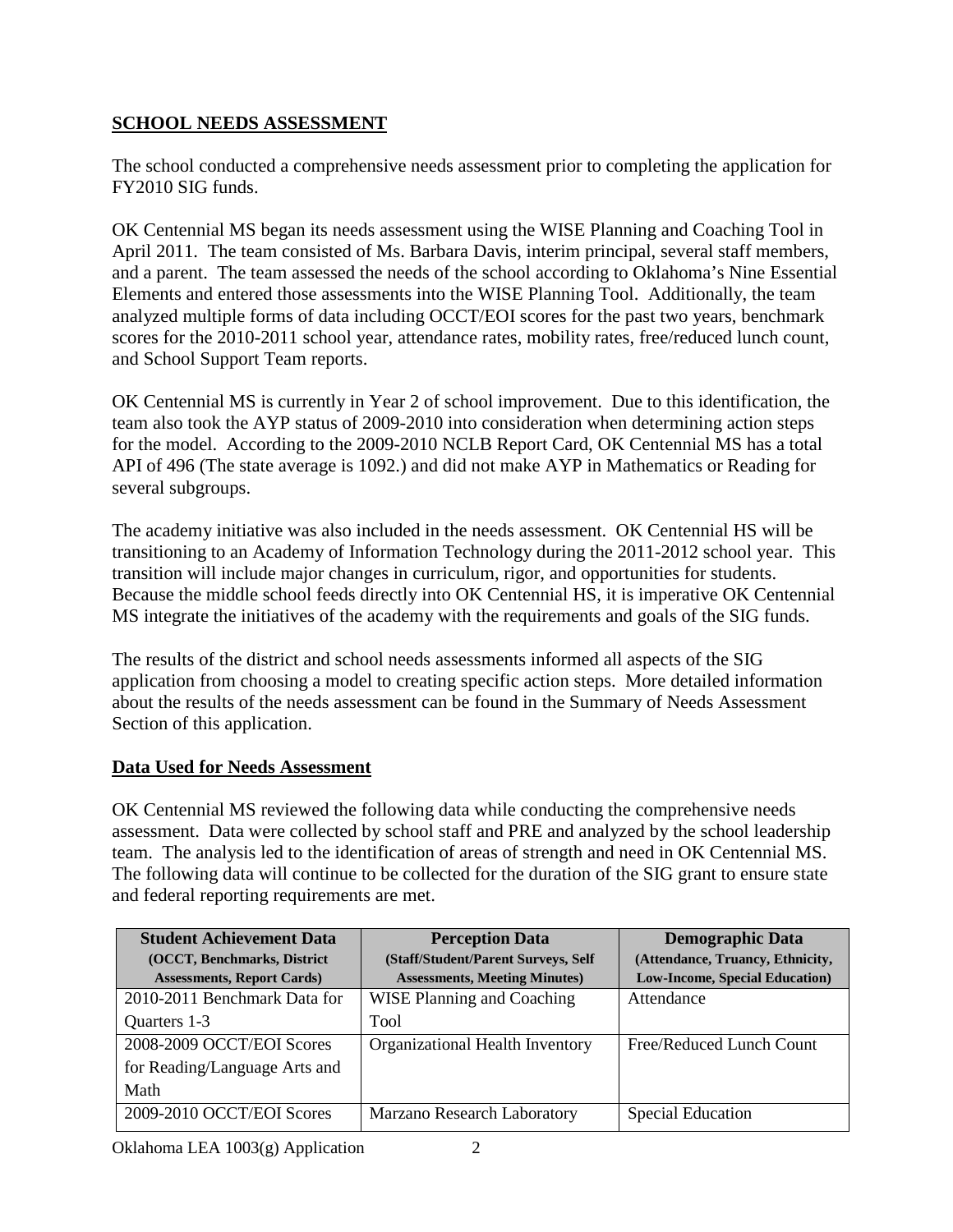| for Reading/Language Arts and | Phase I and Phase II Report     | Participation |
|-------------------------------|---------------------------------|---------------|
| Math                          |                                 |               |
| NCLB Report Card for 2008-    | School Support Team Reports for | Demographics  |
| 2009                          | 2010-2011                       |               |
| NCLB Report Card for 2009-    |                                 |               |
| 2010                          |                                 |               |

#### **Stakeholders Involved in Needs Assessment**

OCPS involved multiple stakeholders in the needs assessment and decision-making processes regarding the SIG application. The list of school leadership team members that were involved in the WISE Planning process can also be found in the OK Centennial MS WISE Plan or in Appendix E of this application.

| <b>Name</b>                                   | <b>Title</b>                   | <b>Stakeholder Group</b>        |
|-----------------------------------------------|--------------------------------|---------------------------------|
| Ms. Barbara Davis, Ms. Adell Cudjoe, Ms.      | Interim Principal and Staff    | School Leadership Team          |
| Juanita Hayes, Ms. Crystal Barber, Ms. Patti  |                                |                                 |
| Willis, Ms. Linda Dudley, Ms. Lavanna         |                                |                                 |
| Stoner, Mr. James Coursey                     |                                |                                 |
| Mr. Albert Ash, OK Centennial Parent          | Parents, Members of            | Parents                         |
| <b>Meeting Attendees</b>                      | <b>PTSA</b> and Parent Support |                                 |
|                                               | Group                          |                                 |
| Mr. Ed Allen, Ms. Karen Patton, Ms. Ann       | President, AFT                 | American Federation of          |
| Turner                                        |                                | Teachers (AFT)                  |
| Mr. David Gray                                | President, OCFCE               | Oklahoma City                   |
|                                               |                                | <b>Federation of Classified</b> |
|                                               |                                | Employees (OCFCE)               |
| Mr. Karl Springer, Dr. Linda Toure, Ms. Terry | Superintendent and             | District Leadership             |
| Fraley, Dr. Sheli McAdoo, Dr. Michael         | <b>District Central Office</b> | Team                            |
| Shanahan, Ms. Sandra Park, Mr. Jim Burkey,    | Staff                          |                                 |
| Mr. George Kimball, Dr. Teri Bell, Mr. Ed     |                                |                                 |
| Allen                                         |                                |                                 |

## **LEA Needs Assessment Process**

The OCPS district leadership team began meeting upon announcement of the eligible SIG schools on April 6, 2011. The district held meetings in April and May with various stakeholder groups including district leadership, school leadership, family/community members, the American Federation of Teachers (AFT), and the Oklahoma City Federation of Classified Employees (OCFCE).

OCPS used data provided by the PRE department to conduct a comprehensive needs assessment for the district and OK Centennial MS. Data used in this assessment included OCCT/EOI data for two years, Manpower Staffing Reports, NCLB Report Cards, Organizational Health Inventories, OCPS strategic plan initiatives, school and community feedback, and demographics.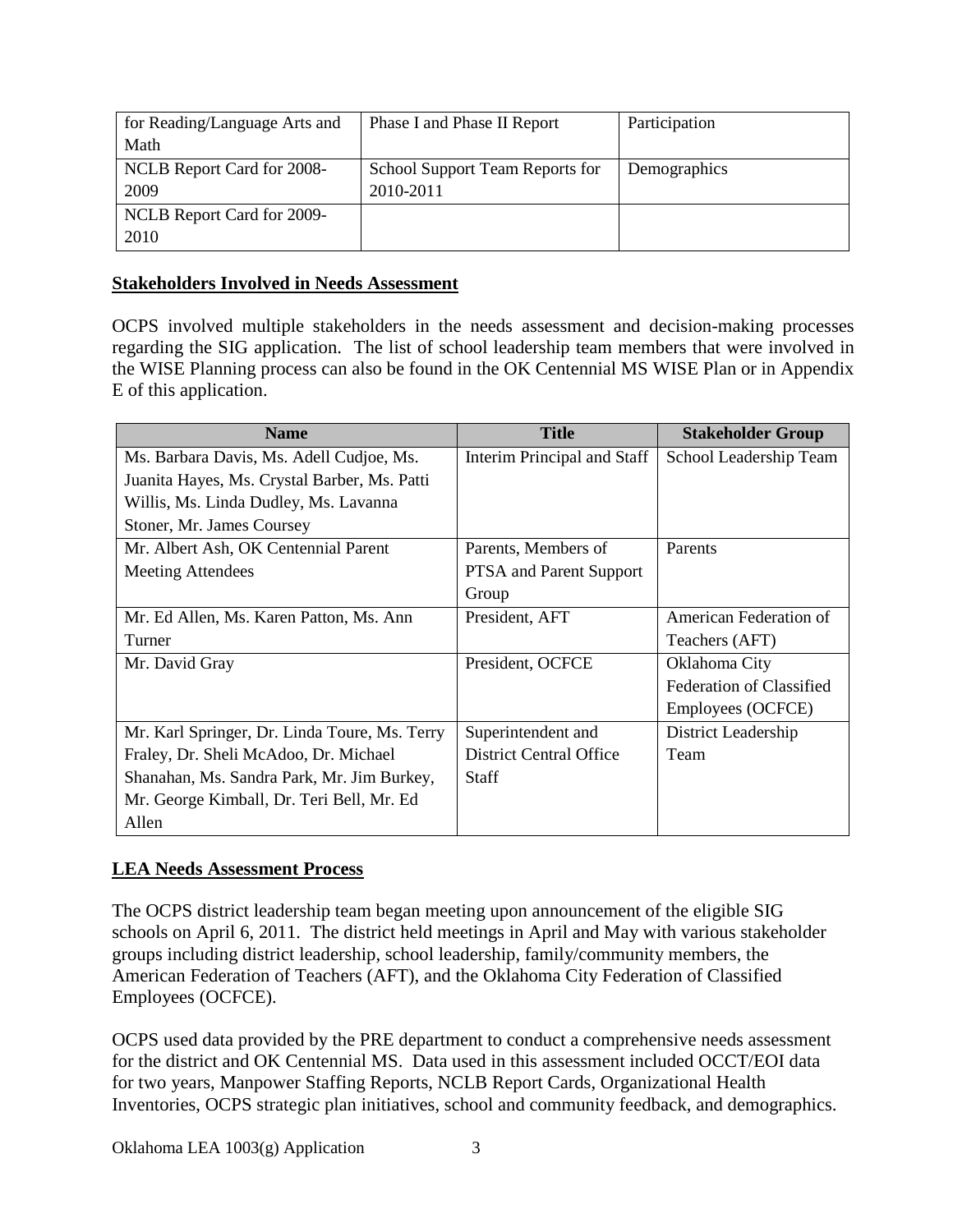Beyond data, OCPS gathered feedback and perception data from staff and community members at district meetings. OCPS received this feedback from various stakeholder groups at the following meetings:

| <b>Meeting Date</b> | <b>Meeting Title</b>                | <b>Stakeholder Groups Represented</b> |
|---------------------|-------------------------------------|---------------------------------------|
| April 12, 2011      | Initial SIG Meeting                 | <b>District</b>                       |
| April 21, 2011      | <b>District SIG Meeting</b>         | District, AFT                         |
| April 25, 2011      | <b>OK Centennial Staff Meeting</b>  | District, AFT, School Staff           |
| April 26, 2011      | <b>OK Centennial Parent Meeting</b> | District, School Staff, Parents       |
| May 5, 2011         | <b>District SIG Meeting</b>         | District, AFT, OCFCE,                 |
| May 6, 2011         | OK Centennial Leadership Meeting    | District, AFT, School Staff,          |
|                     |                                     | <b>Support Staff, Parents</b>         |
| May 12, 2011        | <b>District SIG Meeting</b>         | District, AFT, OCFCE                  |

The data analysis and feedback from stakeholder meetings resulted in the choice of the Transformation Model and selection of the strategies included in the action plan.

# **Summary of Needs Assessment**

| Areas to be considered as part<br>of the comprehensive needs<br>assessment. | Summary of analysis of each of the areas considered as<br>part of the comprehensive needs assessment. |
|-----------------------------------------------------------------------------|-------------------------------------------------------------------------------------------------------|
| <b>School Profile:</b>                                                      | The school profile shows that the student population at OK                                            |
| Includes student and staff data.                                            | Centennial MS is diverse with 71% African American, 14%                                               |
|                                                                             |                                                                                                       |
|                                                                             | Hispanic, 9% White, 5% American Indian, and 1% Asian.                                                 |
|                                                                             | 93% of the students qualify for free/reduced lunch and 20% of                                         |
|                                                                             | students qualify for Special Education services. OK                                                   |
|                                                                             | Centennial has an 11% mobility rate and 7% LEP population.                                            |
|                                                                             | OK Centennial MS is 100% highly qualified and 53% of the                                              |
|                                                                             | staff hold advanced degrees. The staff includes 17 classroom                                          |
|                                                                             | teachers, 5 Special Education teachers, 10 extracurricular                                            |
|                                                                             | teachers that are shared with OK Centennial HS, one Assistant                                         |
|                                                                             | Principal, and 5 support staff.                                                                       |
| <b>Curriculum:</b>                                                          | Currently, 100% of teaching staff are providing a course                                              |
| Includes academic expectations,                                             | syllabus to students explaining course curriculum. School                                             |
| alignment to PASS, and the                                                  | leadership do ensure every student has access to common core                                          |
| process to monitor, evaluate and                                            | curriculum. However, teachers are in need of training on                                              |
| review curriculum.                                                          | aligning curriculum to PASS and Common Core and                                                       |
|                                                                             | increasing depth of knowledge (DOK). The teachers have                                                |
|                                                                             | identified some gaps in the curriculum and are using the state                                        |
|                                                                             | blueprint and ACT to fill those gaps. However, more work is                                           |
|                                                                             | needed in this area.                                                                                  |
|                                                                             |                                                                                                       |
| <b>Classroom</b>                                                            | Teachers at OK Centennial MS are using comprehensive                                                  |
| <b>Evaluation/Assessment:</b>                                               | benchmarks and mini-assessments to determine the needs and                                            |
| Includes classroom assessments,                                             | skill levels of each student. Teachers also use these                                                 |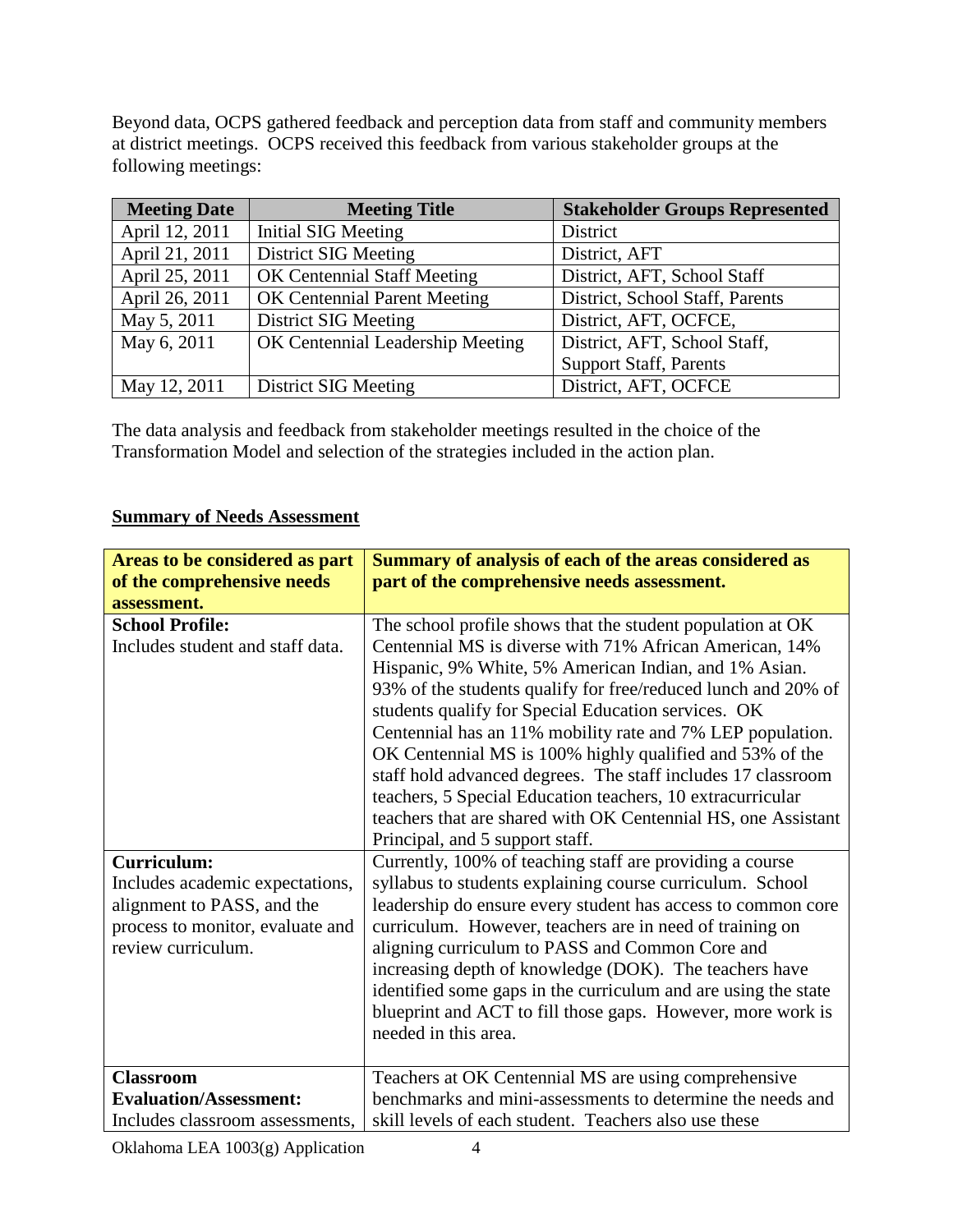| alignment to PASS, and use of       | assessments to identify instructional gaps or to reteach            |
|-------------------------------------|---------------------------------------------------------------------|
| assessment data.                    | concepts. OK Centennial MS is working toward the goal of            |
|                                     | having 100% of teachers include pre- and posttests in lesson        |
|                                     | plans and using PLCs to develop effective remediation               |
|                                     | strategies based on the data.                                       |
| <b>Instruction:</b>                 | Teachers have received training in differentiated instruction,      |
| Includes the varied strategies      | technology strategies, and What Works in Schools. However,          |
| used in the classroom,              | not all teachers are using differentiated instructional strategies  |
| integration of technology, and      | in the classroom. 70% of teachers are using technology in the       |
| teacher collaboration.              | classroom, and 50% of teachers are using instructional              |
|                                     | strategies to meet specific student needs. Most teachers            |
|                                     | promote after school activities and assign homework, but only       |
|                                     | 50% are incorporating after-school tutoring and homework            |
|                                     | strategies, and policies differ from teacher to teacher.            |
| <b>School Culture:</b>              | The school culture at OK Centennial MS has been affected by         |
| Includes learning environment,      | the population size. However, for the 2011-2012 school year,        |
| leader and teacher beliefs, and     | the 6 <sup>th</sup> grade will be moved back to the area elementary |
| value of equity and diversity.      | schools. The school strives to create a safe environment with       |
|                                     | high expectations for all students, but classroom management        |
|                                     | and increasing rigor in the curriculum are still challenges.        |
|                                     | Information about the school is communicated to parents             |
|                                     | every four weeks through progress reports. Also, PLCs               |
|                                     | develop discipline plans for students needing intensive             |
|                                     | intervention and communicate these plans in weekly meetings         |
|                                     | and with parents.                                                   |
| <b>Student, Family, and</b>         | OK Centennial MS has a PTSA in place and has developed a            |
| <b>Community Support:</b>           | parent resource room which has computers and college/career         |
| Includes communication              | information for parents. Parents also have access to Smart          |
| methods and including parents       | Web and classes have been provided to assist parents in using       |
| as partners.                        | the system. The Jeremiah Group provides community support           |
|                                     | by providing a Saturday school for students, and Effective          |
|                                     | Transitions provides counseling services for students. Local        |
|                                     | churches also provide assistance to students during transition      |
|                                     | years. However, feedback from parent representatives                |
|                                     | indicated that parents do not always feel welcome to be             |
|                                     | involved and not all past family/community communication            |
|                                     | was positive. It was further indicated that the percentage of       |
|                                     | parents involved in PTSA and the parent support group is low.       |
|                                     | OK Centennial recognizes the need to increase parental              |
|                                     | involvement beyond Open House and student involvement in            |
|                                     | clubs, sports, and organizations.                                   |
|                                     |                                                                     |
|                                     |                                                                     |
| <b>Professional Growth,</b>         | Teachers at OK Centennial have ample opportunity for job-           |
| <b>Development, and Evaluation:</b> | embedded professional development. Each teacher is                  |
| Includes professional               | provided two planning periods and one is dedicated to PLC           |
| development plan, capacity          | meetings. Teachers also have access to two Instructional            |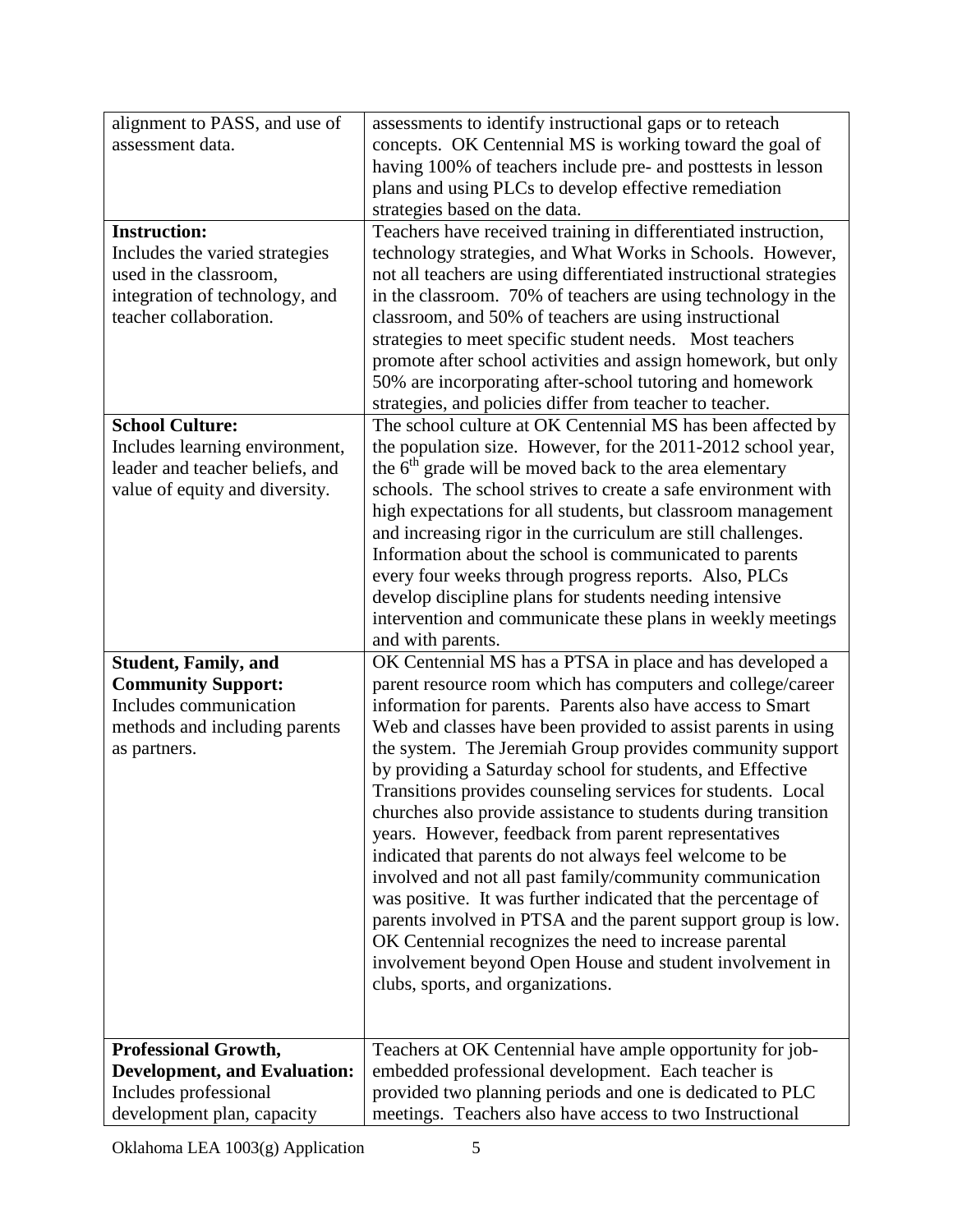| building, and evaluation                                    | Facilitators. Teachers also attend a weekly staff meeting that                                                         |
|-------------------------------------------------------------|------------------------------------------------------------------------------------------------------------------------|
| process.                                                    | is focused on professional development instead of                                                                      |
|                                                             | administrative items. Some teachers attend professional                                                                |
|                                                             | development out of the district and out of state such as ASCD                                                          |
|                                                             | and National Middle School Conference. Title I funds are                                                               |
|                                                             | budgeted for professional development such as ACT, BAV,                                                                |
|                                                             | PLC, data workshops, and technology training, but not all                                                              |
|                                                             | teachers attend all professional development opportunities.                                                            |
| Leadership:                                                 | During the second semester of the 2010-2011 school year, an                                                            |
| Includes process for decision                               | interim principal was assigned, and a new principal will be                                                            |
| making, policies and                                        | hired for the 2011-2012 school year. Members of the                                                                    |
| procedures, and the shared                                  | leadership team will observe during the screening process for                                                          |
| vision.                                                     | the new principal. The school currently has a school                                                                   |
|                                                             | leadership team and has reviewed the mission and vision for                                                            |
|                                                             | the school, but has not rewritten them for the next school year.                                                       |
|                                                             | Currently, leadership attends two PLC meetings each week                                                               |
|                                                             | and monitors PLC meetings of all teams. Leadership also                                                                |
|                                                             | conducts focus walks on a regular basis. OK Centennial                                                                 |
|                                                             | anticipates major changes in leadership practices with the                                                             |
|                                                             | hiring of a new principal, the transition of the High School to                                                        |
|                                                             | an Academy of Instructional Technology, and a transition in                                                            |
|                                                             | supervision from the Office of Secondary Education and                                                                 |
|                                                             | Reform to the Office of School Turnaround.                                                                             |
| <b>Organizational Structure and</b>                         | OK Centennial MS had various funding sources for the 2011                                                              |
| <b>Resources:</b>                                           | school year. The school received Title I funds (511), Title I                                                          |
| Includes use of resources,                                  | ARRA funds (516), and school improvement funds (515).                                                                  |
| master schedule, staffing, and                              | With these funds, the school provided Title I reading and                                                              |
| teaming.                                                    | math teachers, after school tutoring, instructional technology,                                                        |
|                                                             | stipends for staff training, and newsletters for parents. The                                                          |
|                                                             | school will continue to receive 511 funds, but will no longer                                                          |
|                                                             | receive 516 funds and is anticipating a reduction in 515 funds                                                         |
|                                                             | from the OSDE. The scheduling and staffing have been a                                                                 |
|                                                             | challenge at OK Centennial due to space constraints.                                                                   |
|                                                             | Classroom ratios were 19:1 and several teachers were without                                                           |
|                                                             | a classroom in the 2011-2012 school year. With the transition                                                          |
|                                                             | of 6 <sup>th</sup> grade back to the elementary, many of those challenges                                              |
|                                                             | will be alleviated.                                                                                                    |
| <b>Comprehensive and Effective</b>                          | Teachers receive 45 minutes per day of collaboration time.                                                             |
| <b>Planning:</b>                                            | These meetings are also attended by administrators and                                                                 |
| Includes the process for                                    | instructional facilitators. Meetings are structured around                                                             |
| collaboration, use of data,<br>development of school goals, | student progress and are documented by agendas and minutes.<br>The school used the WISE Planning tool in the 2011-2012 |
| and continuous evaluation.                                  |                                                                                                                        |
|                                                             | school year, and approximately 50% of the staff were<br>involved in the process. However, the WISE Plan was not        |
|                                                             | monitored on a regular basis or used effectively to drive                                                              |
|                                                             |                                                                                                                        |
|                                                             |                                                                                                                        |
|                                                             | school improvement. Much of the plan will be revised and<br>rewritten for the 2011-2012 school year.                   |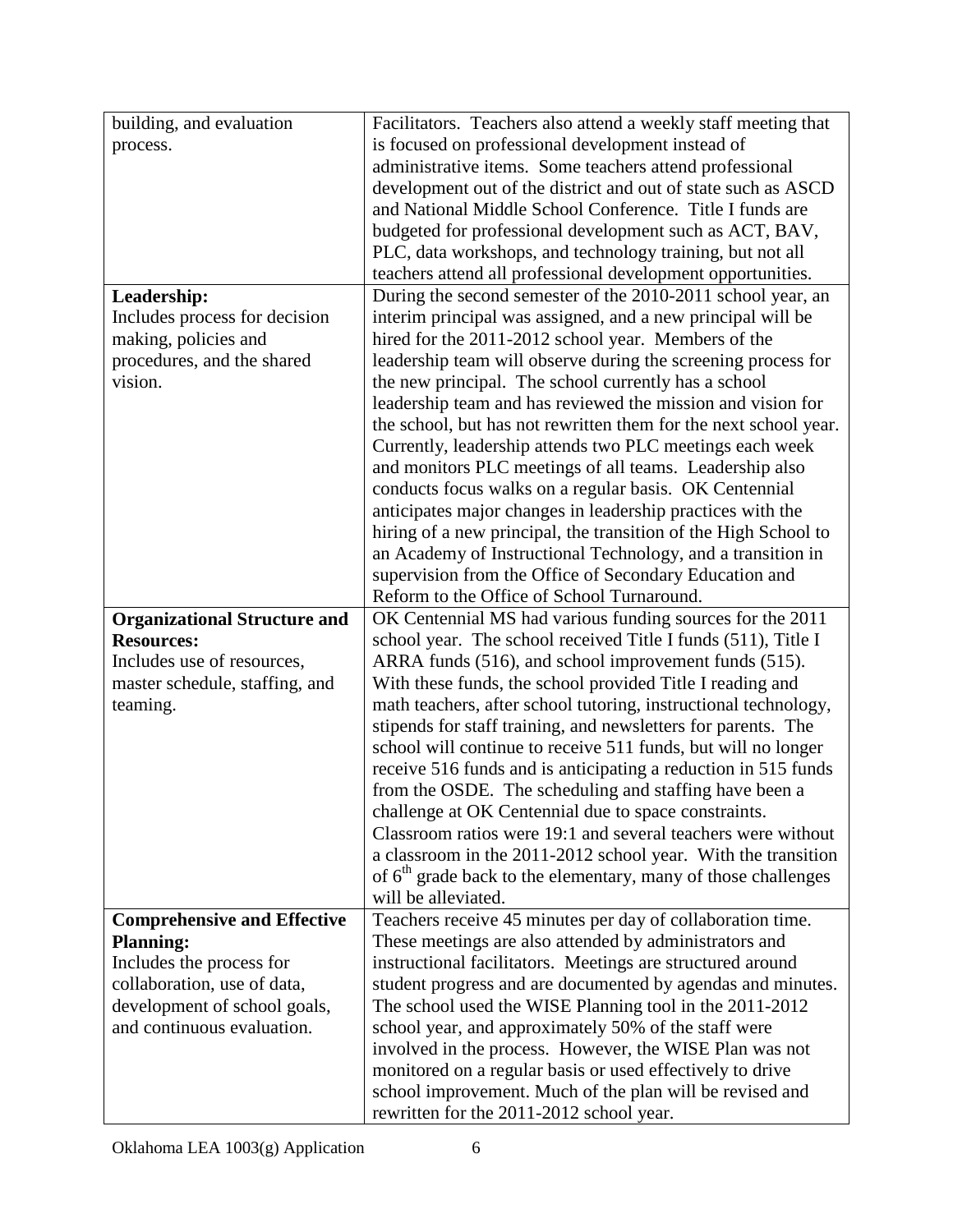# **SCHOOL IDENTIFICATION OF INTERVENTION MODEL**

OCPS district leadership held several meetings with appropriate stakeholders including OK Centennial MS leadership, AFT representatives, OCFCE representatives, parents, and community members to determine the needs of OK Centennial MS. OCPS determined that the model most appropriate for OK Centennial MS is Transformation.

The current status of the physical plant, staffing, and curriculum at OK Centennial MS was analyzed in the choice of model. OK Centennial MS is a middle school that shares a building, staff, and administration with OK Centennial HS. There are approximately 11 teachers that are shared between the MS and HS. A choice of another model would impact not only the MS, but also the HS. Also, this is a transition year for OK Centennial MS as the  $6<sup>th</sup>$  grade students and many of the elementary education certified staff are moving back to the area elementary schools. Because of this, the principal at OK Centennial MS will have flexibility to rehire new staff to fill the positions regardless of model chosen. Additionally, OK Centennial HS is transitioning to an Academy of Instructional Technology which means OK Centennial MS will have an opportunity to reform its curriculum as required by the Transformation Model.

The comprehensive needs assessment was also analyzed in the choice of model. It was evident in the needs assessment that many good practices are already occurring at OK Centennial MS including protected collaboration time, ACT/America's Choice curriculum, job-embedded professional development opportunities, and functioning PLC teams. However, it was also evident that all these strategies need increased support and focus which would be provided by the Transformation Model. The comprehensive needs assessment revealed some weaknesses in the areas that align directly with the reform strategies of the transformation model: parent and community involvement, use of data in decision making, and increased learning time.

For the reasons outlined above, the Transformation Model was chosen for OK Centennial MS.

# **SCHOOL SMART GOALS**

| <b>SMART Reading/Language Arts Goals</b>                                                     |  |  |
|----------------------------------------------------------------------------------------------|--|--|
| Goal for 2011-2012: The API reading score for the All Students subgroup at OK Centennial MS  |  |  |
| will increase from 467 in the 2009-2010 school year to 570 in the 2011-2012 school year.     |  |  |
| Goal for 2012-2013: The API reading score for the All Students subgroup at OK Centennial MS  |  |  |
| will increase from 570 to 663 in the 2012-2013 school year.                                  |  |  |
| Goal for 2013-2014: The API reading score for the All Students subgroup at OK Centennial MS  |  |  |
| will increase from 663 to 746 in the 2012-2013 school year.                                  |  |  |
| Rationale: The 2010 API for the All Students subgroup at OK Centennial MS was 467.           |  |  |
| However, OK Centennial MS has analyzed benchmark data and anticipates an increase in API     |  |  |
| for the 2010-2011 school year. Due to this increase, the goal of 570 in 2011-2012 will be    |  |  |
| attainable. Although the goals set by OK Centennial MS do not meet state performance targets |  |  |
| for 2012, 2013 and 2014, the goal does not meet state performance targets and NCLB           |  |  |
| requirements. OK Centennial feels that the goals for 2012, 2013, and 2014 will be attainable |  |  |
| given the additional support, professional development, and resources from SIG.              |  |  |
|                                                                                              |  |  |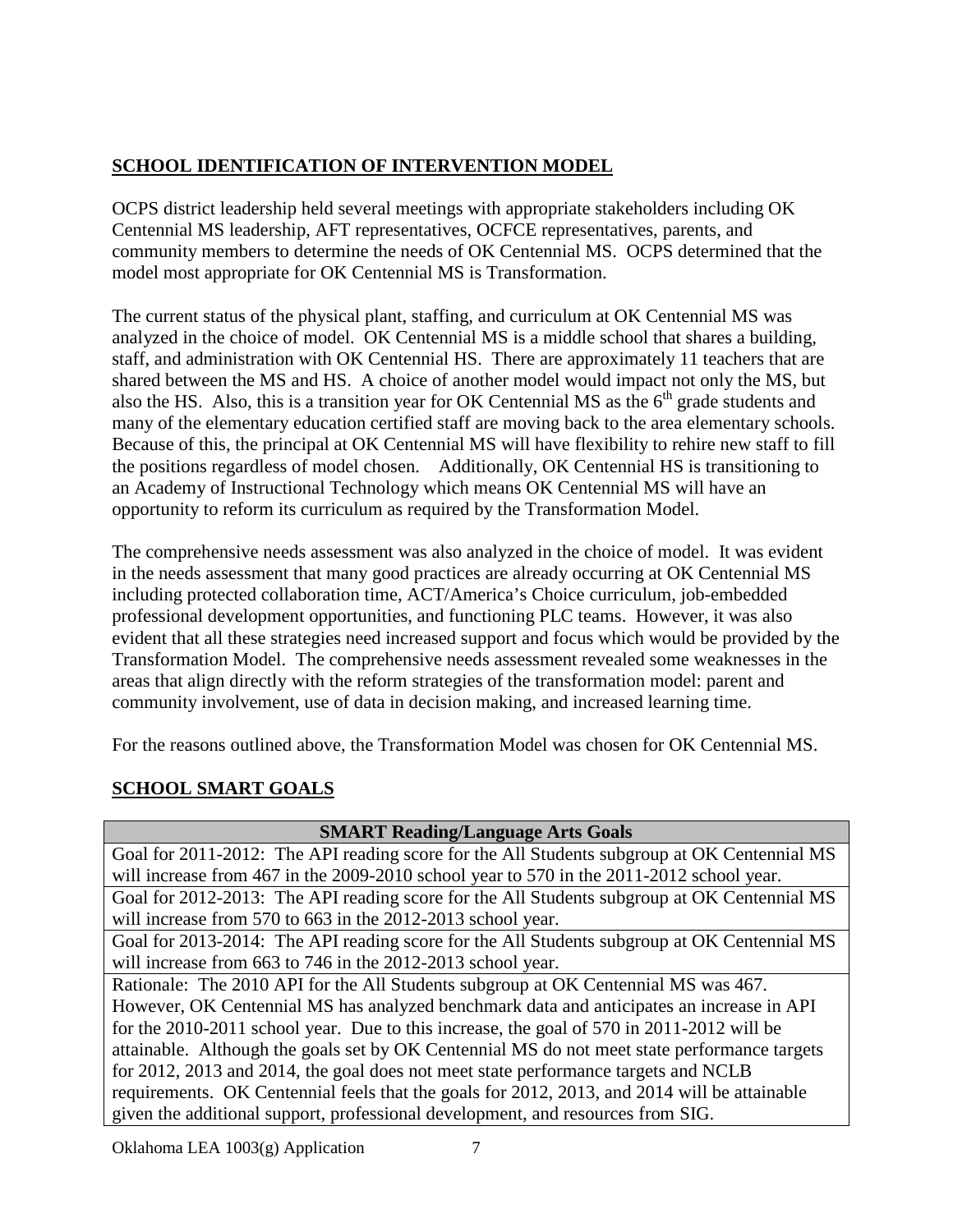## **SMART Mathematics Goals**

Goal for 2011-2012: The API math score for the All Students subgroup at OK Centennial MS will increase from 548 in the 2009-2010 school year to 643 in the 2011-2012 school year.

Goal for 2012-2013: The API math score for the All Students subgroup at OK Centennial MS will increase from 643 to 728 in the 2012-2013 school year.

Goal for 2013-2014: The API math score for the All Students subgroup at OK Centennial MS will increase from 728 to 805 in the 2013-2014 school year.

Rationale: The 2010 API math score for the All Students subgroup at OK Centennial MS was 511. The difference between the 2010 API and the goal for 2012 is 132 points. Because OK Centennial MS feels that the API for 2010 will increase from 511, the 132 point increase will be attainable by 2012. Additionally, the goals set for 2013 and 2014 will ensure the school is making progress toward NCLB requirements and is no longer identified for school improvement.

**INTEGRATION OF SERVICES**

| <b>Resource</b>   | Alignment with $1003(g)$                                                                                                                                                                                                                                                                                                                                                                                                                                                                                                                                                                                                                                                                                                                                                                       |
|-------------------|------------------------------------------------------------------------------------------------------------------------------------------------------------------------------------------------------------------------------------------------------------------------------------------------------------------------------------------------------------------------------------------------------------------------------------------------------------------------------------------------------------------------------------------------------------------------------------------------------------------------------------------------------------------------------------------------------------------------------------------------------------------------------------------------|
| Title I, Part A   | Title I Reading and Math Teachers provide additional<br>learning time for students in need of remediation.<br>Stipends are provided for teachers of after school<br>tutoring sessions to support students most at-risk of<br>failing to meet the state's academic standards.<br>Technology including student response systems, flash<br>drives, classroom microphone systems, and TI calculators<br>were provided to enhance instruction.<br>Stipends, registration, and travel were paid to teachers<br>to attend professional development such as BAV, PLC,<br>OMLEA, NABSE, Nuts and Bolts, National Middle<br>School, ASCD, RTI, and ACT/America's Choice.<br>Stipends for teachers to provide intersession courses to<br>students during the extended fall, winter, and spring<br>breaks. |
| Title II, Part A  | New Teacher Orientation is provided for all new<br>$\bullet$<br>teachers.<br>Two Instructional Facilitators are onsite to provide job-<br>embedded professional development and to assist with<br>implementation of instructional strategies learned in<br>professional development.<br>Principals' Academy is provided once a month for<br>principals, assistant principals and aspiring principals. In<br>addition the SIG assistant principals will participate in all<br>the Professional Development.                                                                                                                                                                                                                                                                                     |
| Title III, Part A | <b>Sheltered Instruction and Observation Protocol</b><br>(SIOP) training is provided for teachers.                                                                                                                                                                                                                                                                                                                                                                                                                                                                                                                                                                                                                                                                                             |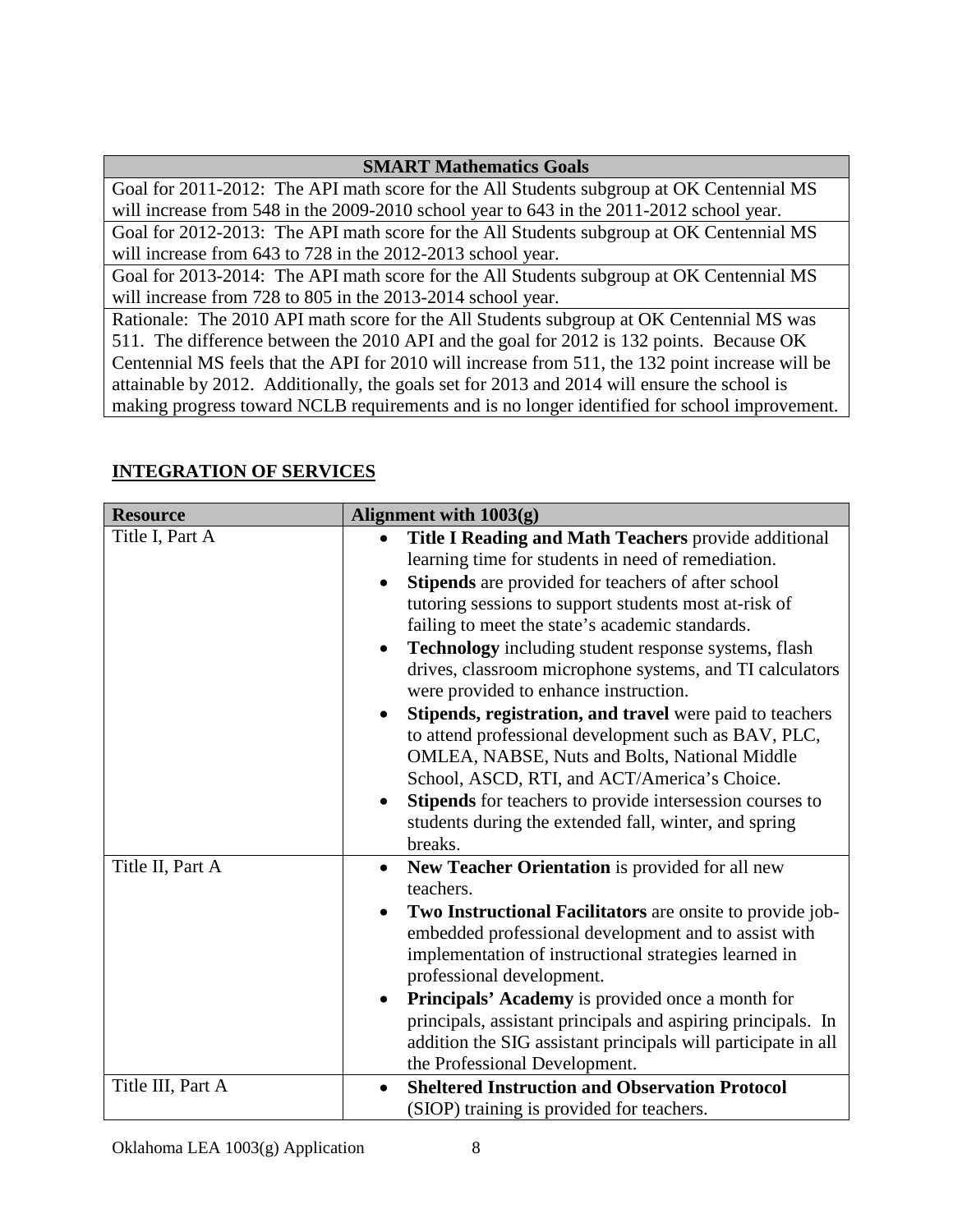| <b>Other Federal Resources</b><br>School Improvement<br>$\bullet$<br>(515)<br><b>IDEA</b> | <b>Instructional materials</b> for reading and math are<br>$\bullet$<br>provided to enhance instruction.<br><b>Instructional technology</b> is provided to enhance<br>$\bullet$<br>instruction.<br><b>Stipends</b> are provided for teachers to attend professional<br>$\bullet$<br>development onsite and out of state<br>Special Education services are provided as needed for<br>identified students. |
|-------------------------------------------------------------------------------------------|----------------------------------------------------------------------------------------------------------------------------------------------------------------------------------------------------------------------------------------------------------------------------------------------------------------------------------------------------------------------------------------------------------|
| <b>State Resources</b><br><b>General Fund</b>                                             | <b>Salaries</b> for classroom teachers and administrators.<br><b>Curriculum</b> required for core content and elective<br>$\bullet$<br>classes.<br><b>Comprehensive data system</b> for providing formative<br>$\bullet$<br>and summative data.<br>Three Teach for America teachers will be assigned to<br>$\bullet$<br>OK Centennial MS/HS for the 2011-2012 school year.                               |
| <b>Local Resources</b><br>Jeremiah Group                                                  | Saturday school classes for students in need of<br>$\bullet$<br>additional remediation.                                                                                                                                                                                                                                                                                                                  |

# **SCHOOL MODIFICATION OF POLICIES AND PROCEDURES**

OK Centennial MS will modify its policies and procedures to meet the requirements of the Transformation Model. Modifications will occur in the following areas.

## **Memorandum of Understanding**

A Memorandum of Understanding (MOU) between OCPS and AFT will be developed to address the collective bargaining modifications necessary for implementation of the Transformation Model. The MOU will include provisions concerning teacher evaluation, teacher contract time, performance pay, and other areas covered by the collective bargaining agreement. Pending approval of this application, the MOU will be approved by the OCPS Board of Education.

#### **Staffing**

OCPS will provide flexibility in hiring practices at the site level. Staff will not be assigned to OK Centennial MS without consent of the principal. Current staff will be relocated at the elementary schools, if necessary, as part of the  $6<sup>th</sup>$  grade transition and/or be provided an opportunity to transfer to another OCPS site if they are unwilling or unable to meet the employment conditions of the School Improvement Grant. OK Centennial MS will use a structured interview process to hire staff to fill any available positions.

#### **Teacher Evaluation System**

In accordance with the requirements of the Transformation Model, a rigorous, transparent, and equitable Teacher Evaluation System will be implemented at OK Centennial MS. This evaluation system was developed by Douglass MS in collaboration with Marzano Research Laboratory as part of the FY2009 SIG. More detailed information regarding the evaluation system can be found in Requirement 3 of the Action Plan in this application.

#### **Performance Incentive**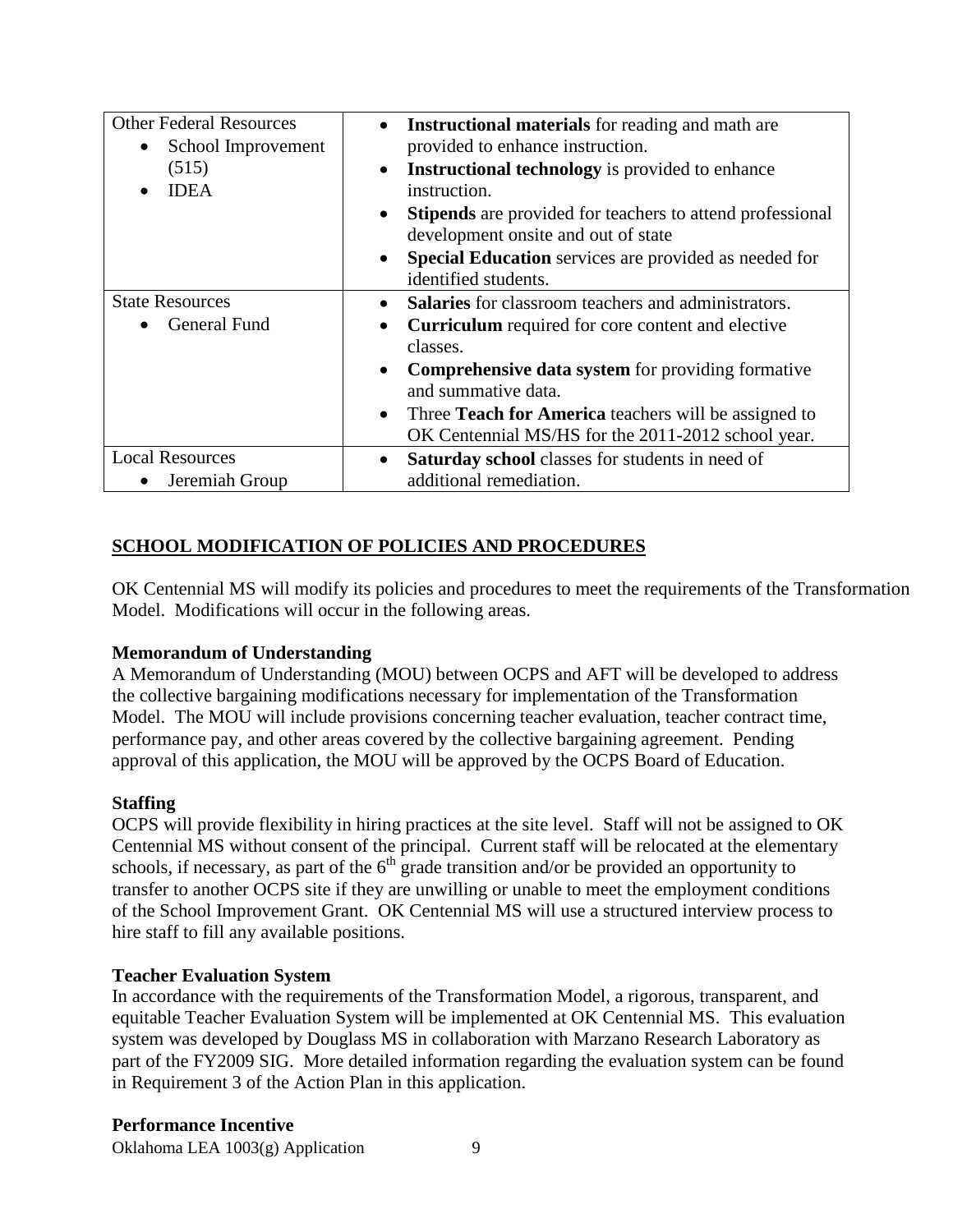OK Centennial MS does not currently offer performance incentives for academic goals. Modifications to the policies regarding incentives will be made to meet the requirements of the Transformation Model.

District and union representatives met with the OK Centennial Leadership Team on May 6, 2011. During this meeting, the Leadership Team voted to adopt the same performance incentive structure for academic goals as the existing SIG schools implementing the Transformation Model. Under this structure, Reading and Math teachers (as well as Special Education co-teachers) will receive \$50 for each FAY student scoring proficient or above on the state administered tests. Additionally, all OK Centennial MS teachers will receive \$3000 if the reading SMART goal is met and \$3000 if the math SMART goal is met.

More detailed information regarding the performance incentives can be found under Requirement #3 of the Action Plan in this application.

## **Scheduling**

OK Centennial MS will implement a continuous learning calendar for the 2011-2012 school year. Although students will receive the same amount of regular instruction time, the traditionally extended summer vacation is shortened and smaller, more frequent breaks are scheduled throughout the year. As part of the continuous learning calendar, intersession classes will be provided during the fall and winter for three full days each and spring will be five full days. Students who are identified as most at-risk of failing to meet state academic standards will have priority to attend.

In addition to the intersession classes, OK Centennial will provide increased learning time for all students. Because OK Centennial MS is housed in the same building, shares teachers with, and relies on the same transportation as OK Centennial HS, the policy for increased learning time will be modified to maintain the current contract day for teachers, but increase learning time for students.

OK Centennial MS and HS will continue the current teacher contract day of 7:10 a.m. – 2:40 p.m. The student day, however, will be extended from the current 7:40 a.m. – 2:10 p.m. to 7:40 a.m. – 2:40 p.m. The additional 30 minutes will be divided and added to each class period. This schedule will add 5,220 minutes or 87 hours to the school year.

# **Collaboration Time**

At least 90 minutes of protected collaboration time is an additional Oklahoma requirement of the SIG competition. OK Centennial will continue its current practice of providing 45 minutes of collaboration time for teachers each day. This amounts to 225 minutes or 3.75 hours of protected collaboration time each week.

# **Professional Development**

A 5 day teacher academy and an additional 5 days of professional development during the school year are additional Oklahoma requirements of the SIG application. To meet these requirements, OK Centennial will schedule a 5 day teacher academy prior to the first day of school on August 1, 2011. Additionally, OK Centennial will include in its schedule 5 onsite professional development opportunities for staff. More information about specific professional development opportunities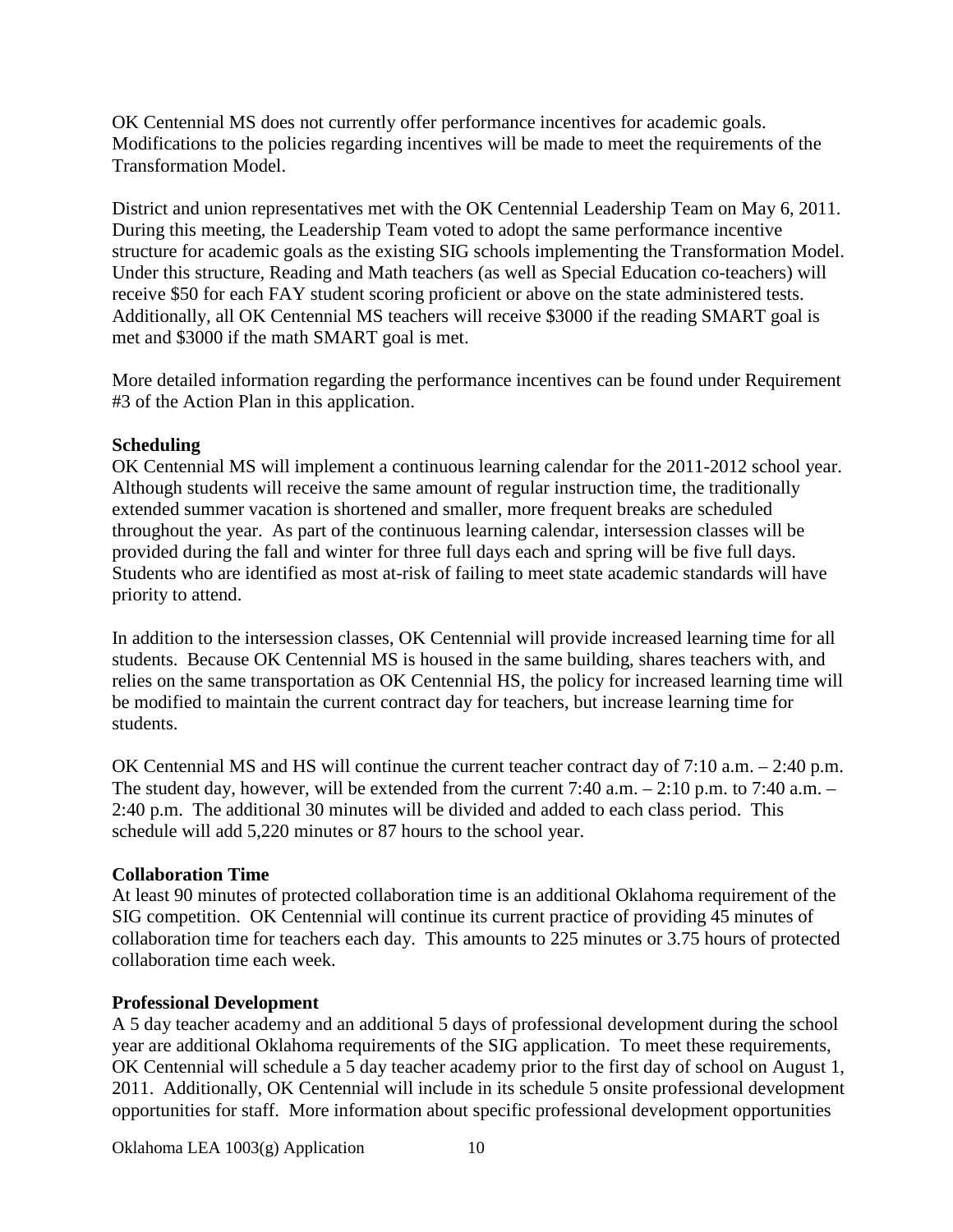can be found in the Action Plan section of this application.

# **SCHOOL SUSTAINABILITY EFFORTS**

In developing the school application, OK Centennial MS has taken sustainability of reform efforts into consideration. OK Centennial MS has addressed sustainability in all the required areas of the application.

#### **Stakeholder Involvement**

OCPS and OK Centennial involved stakeholders in the process of developing the school SIG application and action plan. Meetings were held in April and May that included representatives from the OCPS district office, American Federation of Teachers, OCFCE, school staff, and parents. The following chart details the meetings held regarding the SIG application and Transformation Model Requirements. (Repeated from LEA Needs Assessment section of this application.)

| <b>Meeting Date</b> | <b>Meeting Title</b>               | <b>Stakeholder Groups Represented</b> |
|---------------------|------------------------------------|---------------------------------------|
| April 12, 2011      | Initial SIG Meeting                | District                              |
| April 21, 2011      | <b>District SIG Meeting</b>        | District, AFT                         |
| April 25, 2011      | <b>OK Centennial Staff Meeting</b> | District, AFT, School Staff           |
| April 26, 2011      | OK Centennial Parent/Community     | District, AFT, School Staff,          |
|                     | Meeting                            | <b>Parents, Community Members</b>     |
| May 5, 2011         | <b>District SIG Meeting</b>        | District, AFT, OCFCE,                 |
| May 6, 2011         | OK Centennial Leadership Meeting   | District, AFT, School Staff,          |
|                     |                                    | <b>Support Staff, Parents</b>         |
| May 12, 2011        | District SIG Meeting               | District, AFT, OCFCE                  |

OK Centennial will continue the efforts recommended by stakeholders through continuous communication and involvement of stakeholders throughout the duration of the SIG funds and beyond. OK Centennial plans to do this through a monthly newsletter, auto-dial calls, increased focus on PTSA membership, and additional family/community meetings in neighborhood spaces such as churches.

## **Transition Plans**

OK Centennial MS has aligned its application as closely as possible with the OCPS strategic plan, which is a written plan for the future of the district approved by the OCPS Board of Education in January 2011. Using the strategic plan as a guide, OK Centennial MS developed action plans in this application that will be supported by the district in future years. Because the action plan so closely aligns, the transition from a SIG school to a non-SIG school in three years will be seamless.

## **WISE Planning and Coaching Tool**

OCPS has implemented the WISE Planning and Coaching Tool district-wide. All schools, regardless of SIG status are using the WISE Planning and Coaching Tool to develop schoolwide and/or school improvement plans. OK Centennial MS began its strategic planning process using the WISE Planning Tool in May 2010 and implemented the WISE Plan in the 2011-2012 school year. Additionally, OK Centennial will receive additional monitoring of and support for the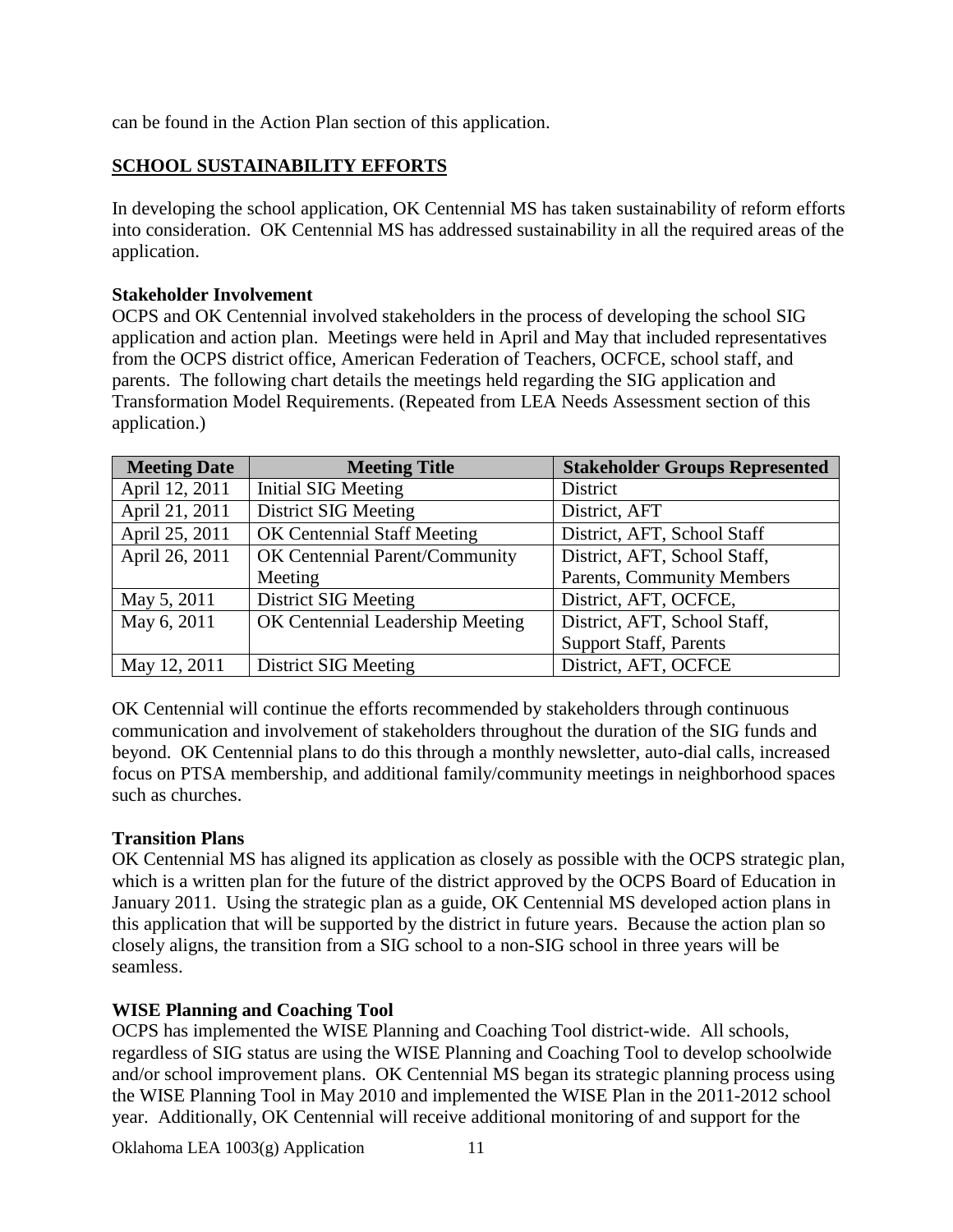WISE Plan from the Federal Programs Team at the OCPS district central office. Because all schools in the district are using WISE, OK Centennial will sustain its efforts in strategic planning using the WISE Planning Tool for the duration of the SIG funds and beyond.

## **Formative and Summative Data**

OK Centennial MS currently administers benchmark exams and conducts data reviews at least three times a year. These efforts will be continued for the duration of the SIG funds. Sustainability of these efforts is supported by district policy. OCPS extends the requirement to administer benchmark assessments and conduct data reviews to all schools in the district regardless of SIG status. Also, OCPS supports the sustainability by providing access to and support of using data through the PRE department. As OCPS has a culture of data-driven decisions at all school sites, the efforts required of SIG will have the support necessary to be sustained.

# **Funding Sources**

OCPS and OK Centennial MS considered financial sustainability of all proposed expenditures and actions included in this application. OK Centennial MS will leverage SIG funds to gain the maximum effect without incurring unsustainable costs after the funding period. As a result, the primary focus of the SIG funds at OK Centennial MS will be investing in human capital by building the capacity of the staff. As OK Centennial MS foresees a decrease in professional development in subsequent years, efforts can be sustained by current levels of Title I funding. Title I will also be available to sustain the intersession courses and some parent involvement activities. However, OK Centennial will also continue to pursue outside funding sources to sustain other strategies including parent and community collaboration and performance incentives.

## **Title I Schoolwide Plan**

Because OCPS uses the WISE Planning Tool for SIG plans and Title I schoolwide plans, the Title I Schoolwide Plan will support the sustainability of the SIG reforms. OCPS requires one plan for SIG schools and works with sites to develop a plan that includes the approved actions in the SIG application and the Title I requirements. Because this process is currently in place and is supported at the district level, OK Centennial MS will be able to sustain SIG action steps through the Title I schoolwide plan.

# **SCHOOL ACTION PLAN FOR PRE-IMPLEMENTATION**

OK Centennial MS will not be requesting part of the Year 1 funds to support Pre-Implementation activities.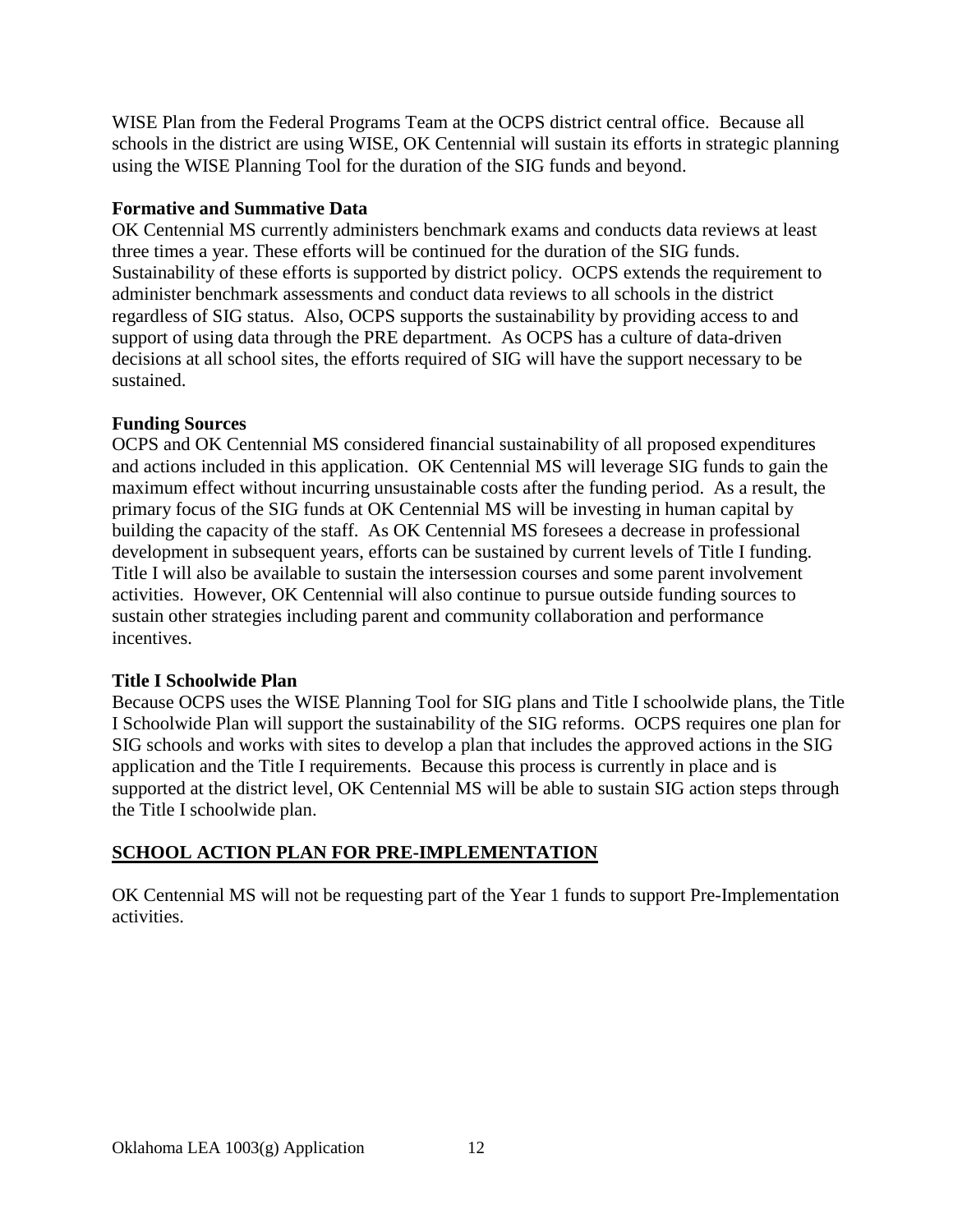| <b>Name of School: OK Centennial MS</b>                                                              |                                                                                                                                                                                                      | <b>Tier: I</b>                               |                                                                        |
|------------------------------------------------------------------------------------------------------|------------------------------------------------------------------------------------------------------------------------------------------------------------------------------------------------------|----------------------------------------------|------------------------------------------------------------------------|
| <b>Transformation Model</b>                                                                          | <b>LEA Design and Implementation of the Intervention</b><br>Model<br>(include alignment of additional resources)                                                                                     | <b>Timeline for</b><br><b>Implementation</b> | <b>Name and Position of</b><br><b>Responsible Person(s)</b>            |
|                                                                                                      | <b>Requirements for the Transformation Model (LEA must implement actions 1-11)</b>                                                                                                                   |                                              |                                                                        |
| 1. Replace the principal who led the<br>school prior to commencement of the<br>transformation model. | The principal of OK Centennial MS will be replaced for the<br>2011-2012 school year. OCPS is currently searching for a<br>principal with the Turnaround Competencies recommended<br>by OSDE and CII. |                                              |                                                                        |
|                                                                                                      | OCPS conducts a search for a principal using<br>various recruiting methods.                                                                                                                          | April - May 2011                             | Dr. Michael Shanahan                                                   |
|                                                                                                      | Applicants were received from in and out of district<br>and were reviewed using the Structure Interview<br>process.                                                                                  | $May - 2011$<br><b>July 2011</b>             | Dr. Sheli McAdoo, Dr.<br>Linda Toure<br><b>OCPS</b> Board of Education |
|                                                                                                      | OCPS conducts interviews for a principal.<br>3.<br>OCPS appoints a new principal for the 2011-2012<br>4.<br>school year.                                                                             |                                              |                                                                        |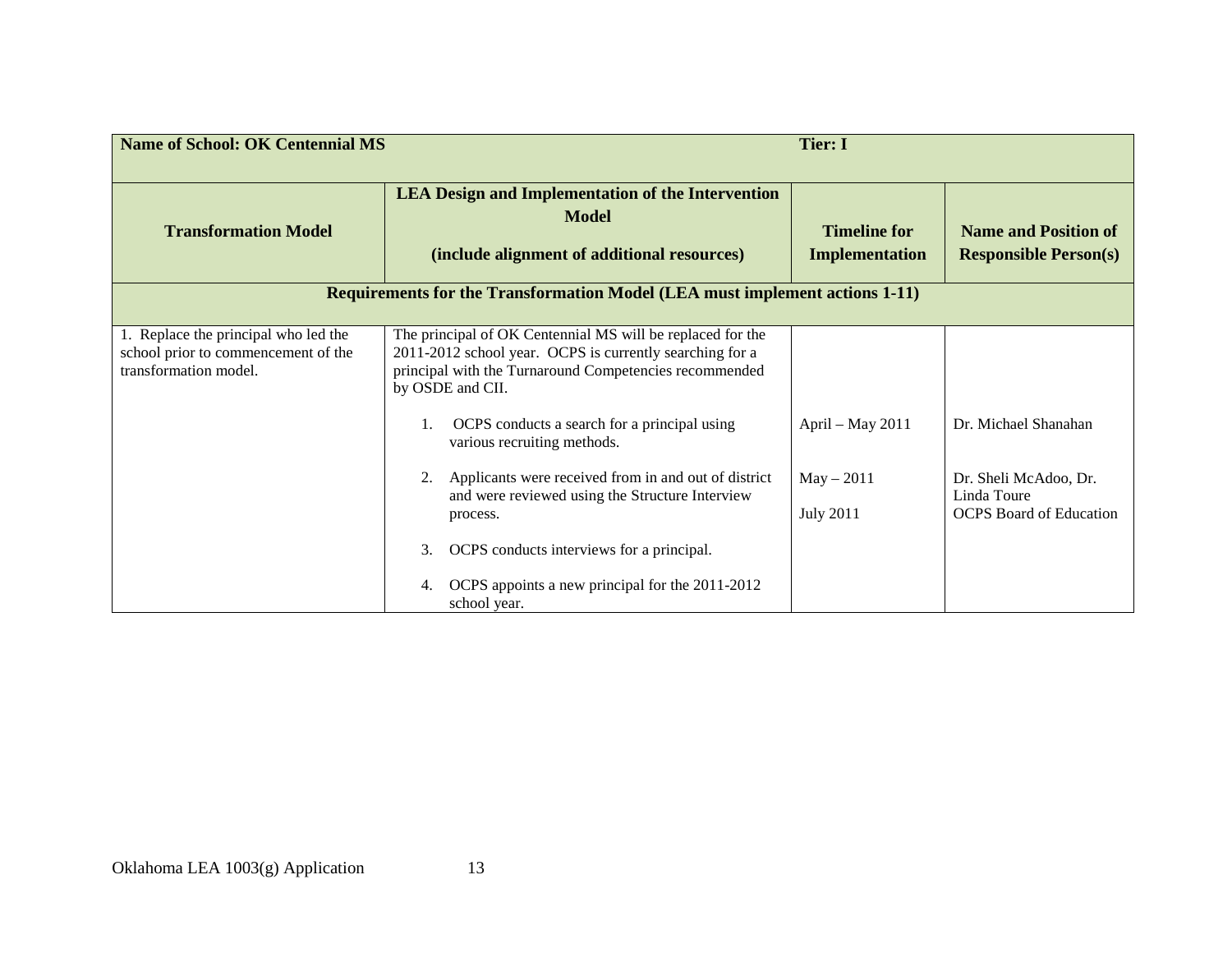| <b>Name of School: OK Centennial MS</b>                                                                                                                                                                                                                                   | <b>Tier: I</b>                                                                                                                                                                                                                                                                                                                                                   |                                              |                                                             |
|---------------------------------------------------------------------------------------------------------------------------------------------------------------------------------------------------------------------------------------------------------------------------|------------------------------------------------------------------------------------------------------------------------------------------------------------------------------------------------------------------------------------------------------------------------------------------------------------------------------------------------------------------|----------------------------------------------|-------------------------------------------------------------|
| <b>Transformation Model</b>                                                                                                                                                                                                                                               | <b>LEA Design and Implementation of the Intervention</b><br><b>Model</b><br>(include alignment of additional resources)                                                                                                                                                                                                                                          | <b>Timeline for</b><br><b>Implementation</b> | <b>Name and Position of</b><br><b>Responsible Person(s)</b> |
| 2. Use rigorous, transparent, and<br>equitable evaluation systems for teachers<br>and principals that:<br>a. Take into account data on student<br>growth (as defined in this notice) as<br>a significant factor as well as other<br>factors such as multiple observation- | OCPS, Douglass MS staff, and MRL developed a rigorous,<br>transparent, and equitable evaluation system for teachers<br>during the 2010-2011 school year as part of the application<br>for FY2009 SIG funds. OCPS will expand usage of that<br>system to its FY2010 SIG sites. A copy of the evaluation<br>system can be found in Appendix E of this application. |                                              |                                                             |
| based assessments of performance<br>and ongoing collections of<br>professional practice reflective of<br>student achievement and increased                                                                                                                                | OCPS will adopt the evaluation system developed by<br>1.<br>Douglass MS and MRL in OK Centennial MS for the<br>2011-2012 school year.                                                                                                                                                                                                                            | $May - June 2011$                            | District Leadership Team                                    |
| high-school graduations rates; and<br>b. Are designed and developed with<br>teacher and principal involvement.                                                                                                                                                            | The principal and staff will receive training on the<br>2.<br>new evaluation system.                                                                                                                                                                                                                                                                             | <b>July 2011</b>                             | <b>OCPS</b> Staff                                           |
|                                                                                                                                                                                                                                                                           | The evaluation system will be used during the 2011-<br>3.<br>2012 school year.                                                                                                                                                                                                                                                                                   | August 2011-May<br>2012                      | Site Principal and District<br>Leadership Team              |
|                                                                                                                                                                                                                                                                           | OK Centennial staff will receive continued training<br>4.<br>from MRL during the implementation year of the<br>evaluation system.                                                                                                                                                                                                                                | August 2011-May<br>2012                      | Site Principal                                              |
|                                                                                                                                                                                                                                                                           | OK Centennial Staff and MRL will review the<br>5.<br>evaluation system and use information to develop<br>professional development plans for 2012-2013.                                                                                                                                                                                                           | May-July 2012                                | Site Principal                                              |
|                                                                                                                                                                                                                                                                           | The evaluation system will be used during the 2012-<br>6.<br>2013 and 2013-2014 school years.                                                                                                                                                                                                                                                                    | August 2012-June<br>2014                     | Site Principal                                              |
| 3. Identify and reward school leaders,<br>teachers, and other staff who, in<br>implementing this model, have increased<br>student achievement and high-school<br>graduation rates and identify and remove                                                                 | OCPS will implement the same definition of equitable<br>performance pay for academic goals across all SIG schools<br>from both the FY2009 and FY2010 competitions that are<br>implementing the same intervention model. As OK<br>Centennial MS will be implementing the Transformation                                                                           |                                              |                                                             |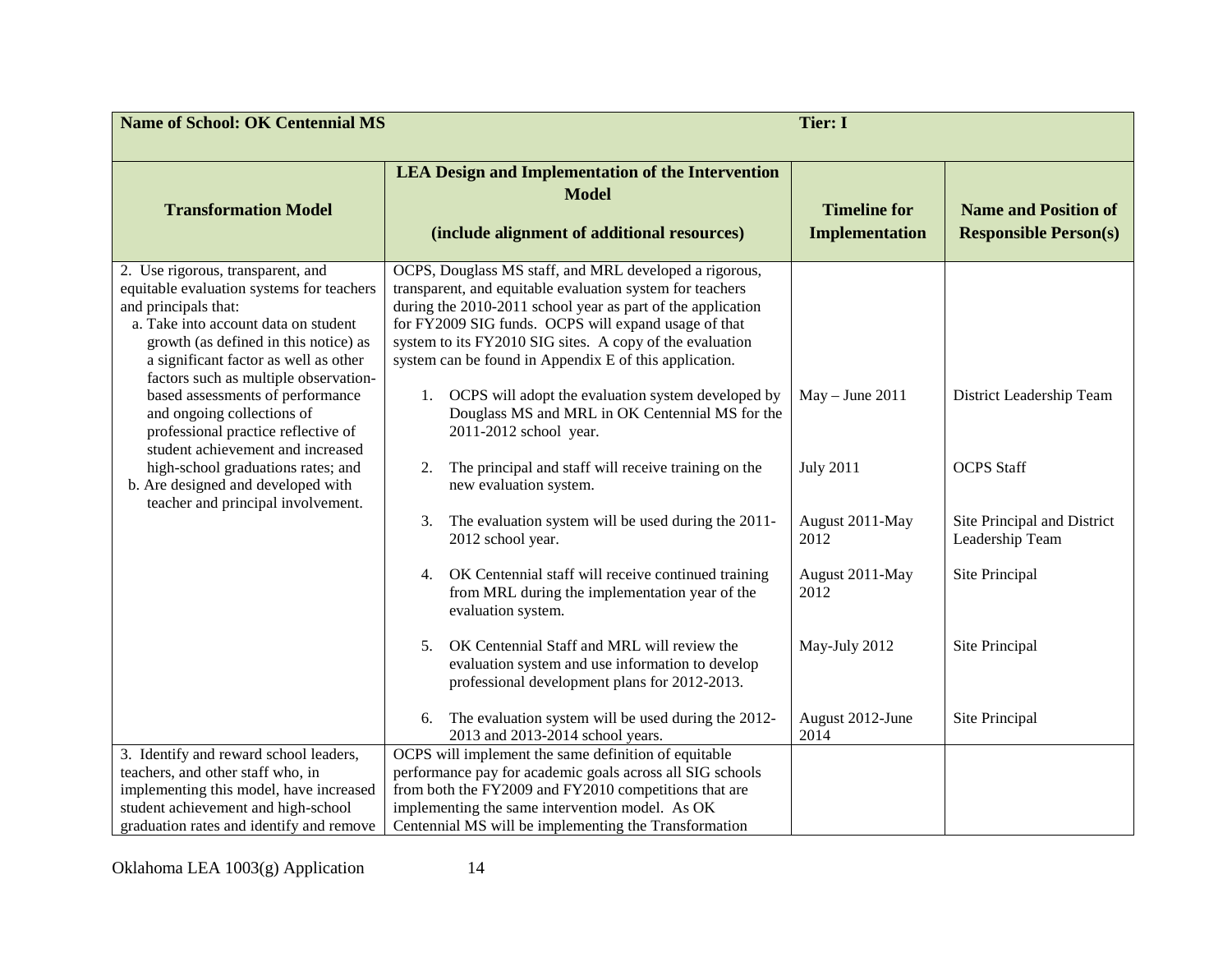| <b>Name of School: OK Centennial MS</b>                                                                                             | <b>Tier: I</b>                                                                                                                                                                                                                                                                                                                                                                                                                                                                                                                                                                                                                                                                                                                                                                                                                                                                                                                                                                                                                                                                                                              |                                                                                                                                                                                                                                                |                                                                                                                     |
|-------------------------------------------------------------------------------------------------------------------------------------|-----------------------------------------------------------------------------------------------------------------------------------------------------------------------------------------------------------------------------------------------------------------------------------------------------------------------------------------------------------------------------------------------------------------------------------------------------------------------------------------------------------------------------------------------------------------------------------------------------------------------------------------------------------------------------------------------------------------------------------------------------------------------------------------------------------------------------------------------------------------------------------------------------------------------------------------------------------------------------------------------------------------------------------------------------------------------------------------------------------------------------|------------------------------------------------------------------------------------------------------------------------------------------------------------------------------------------------------------------------------------------------|---------------------------------------------------------------------------------------------------------------------|
| <b>Transformation Model</b>                                                                                                         | <b>LEA Design and Implementation of the Intervention</b><br><b>Model</b><br>(include alignment of additional resources)                                                                                                                                                                                                                                                                                                                                                                                                                                                                                                                                                                                                                                                                                                                                                                                                                                                                                                                                                                                                     | <b>Timeline for</b><br><b>Implementation</b>                                                                                                                                                                                                   | <b>Name and Position of</b><br><b>Responsible Person(s)</b>                                                         |
| those who, after ample opportunities<br>have been provided for them to improve<br>their professional practice, have not<br>done so. | Model, the performance incentives will be the same as those<br>offered at Douglass HS and F.D. Moon Academy. The details<br>are as follows:<br>Reading and Math teachers (and Special Education co-<br>teachers) will receive \$50.00 for each FAY student who earns<br>a proficient or advanced on the respective Reading or Math<br>CRT. Each certified staff member will receive a \$3000<br>incentive if the annual reading SMART goal is met and \$3000<br>if the annual math SMART goal is met. Teachers who are not<br>demonstrating proficiency with instructional strategies will be<br>identified early and provided with intensive coaching.<br>Meet with AFT representative to develop MOU<br>1.<br>regarding performance incentives.<br>OCPS Board Approval of MOU.<br>2.<br>Notify OK Centennial MS staff members of<br>3.<br>performance incentives.<br>Maintain record of staff attendance rates at school<br>4.<br>level.<br>Develop list of FAY students.<br>5.<br>Identify FAY students scoring proficient or advanced<br>6.<br>for each Reading and Math Teacher (and Special<br>Education co-teacher). | May 2011, May<br>2012 and May 2013<br>July 2011, July 2012<br>and July 2013<br>July 2011, July 2012,<br>and July 2013<br>August 2011-June<br>2014<br>March 2012, March<br>2013, and March<br>2014<br>July 2012, July 2013,<br><b>July 2014</b> | District Leadership Team<br><b>OCPS BOE</b><br>Site Principal<br>Site Principal<br>Site Principal<br>Site Principal |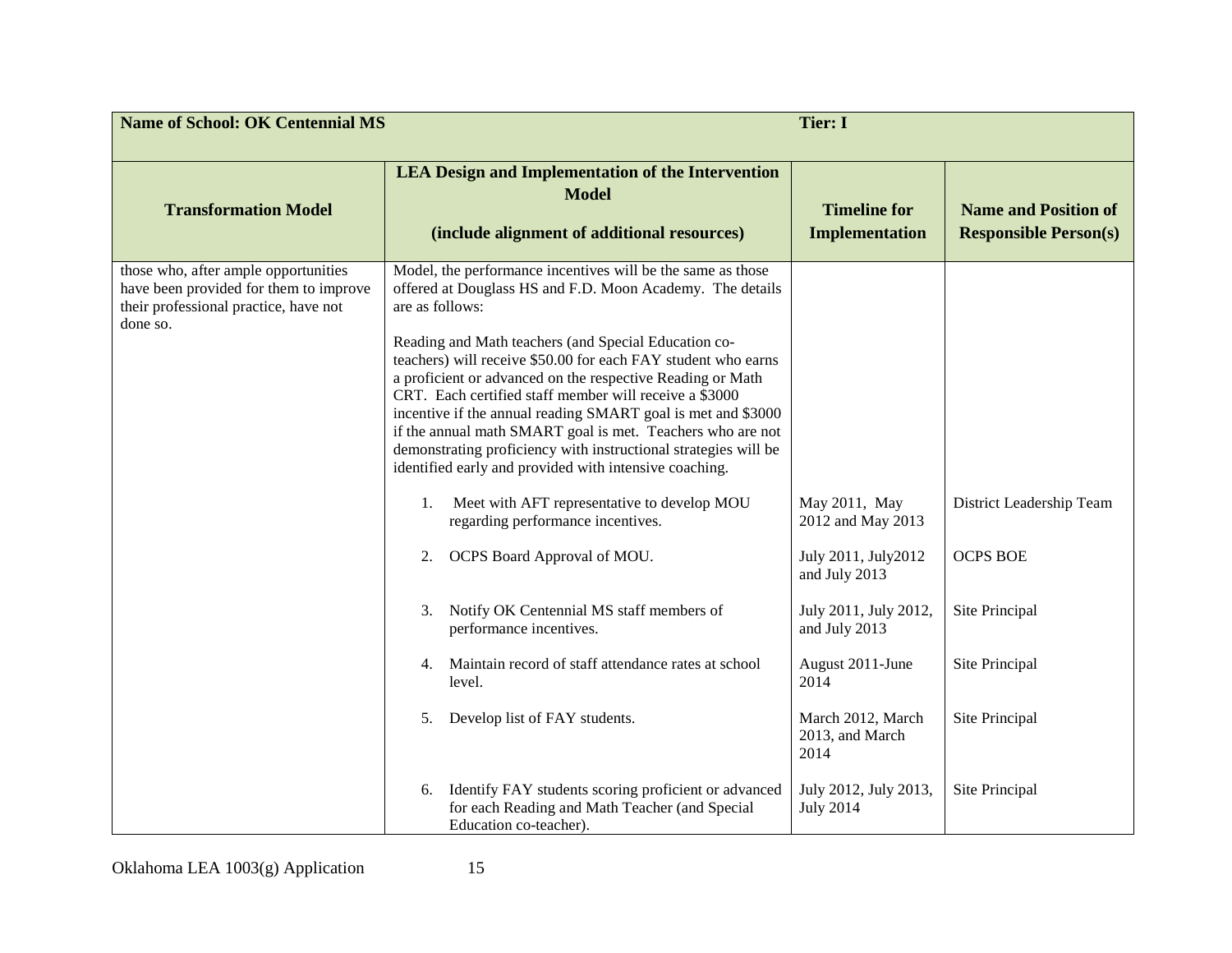| <b>Name of School: OK Centennial MS</b>                                                                                                                                                                                                                                                                                                                                                                                                                                                                                                                 |                                                                                                                                                                                                                                                                                                                                                                                                                                                                                                                                                                                                                                                                                                                                                                                                                      | <b>Tier: I</b>                                                                         |                                                                   |
|---------------------------------------------------------------------------------------------------------------------------------------------------------------------------------------------------------------------------------------------------------------------------------------------------------------------------------------------------------------------------------------------------------------------------------------------------------------------------------------------------------------------------------------------------------|----------------------------------------------------------------------------------------------------------------------------------------------------------------------------------------------------------------------------------------------------------------------------------------------------------------------------------------------------------------------------------------------------------------------------------------------------------------------------------------------------------------------------------------------------------------------------------------------------------------------------------------------------------------------------------------------------------------------------------------------------------------------------------------------------------------------|----------------------------------------------------------------------------------------|-------------------------------------------------------------------|
| <b>Transformation Model</b>                                                                                                                                                                                                                                                                                                                                                                                                                                                                                                                             | <b>LEA Design and Implementation of the Intervention</b><br><b>Model</b><br>(include alignment of additional resources)                                                                                                                                                                                                                                                                                                                                                                                                                                                                                                                                                                                                                                                                                              | <b>Timeline for</b><br><b>Implementation</b>                                           | <b>Name and Position of</b><br><b>Responsible Person(s)</b>       |
|                                                                                                                                                                                                                                                                                                                                                                                                                                                                                                                                                         | Determine amount of performance pay for each<br>7.<br>teacher eligible.<br>Submit required paperwork to federal programs<br>8.<br>department for payment of performance incentives.                                                                                                                                                                                                                                                                                                                                                                                                                                                                                                                                                                                                                                  | July 2012, July 2013,<br><b>July 2014</b><br>July 2012, July 2013,<br><b>July 2014</b> | <b>Site Principal</b><br>Site Principal or Financial<br>Secretary |
| 4. Provide staff with ongoing, high-<br>quality, job-embedded professional<br>development (e.g., regarding subject-<br>specific pedagogy, instruction that<br>reflects a deeper understanding of the<br>community served by the school, or<br>differentiated instruction) that is aligned<br>with the school's comprehensive<br>instructional program and designed with<br>school staff to ensure they are equipped<br>to facilitate effective teaching and<br>learning and have the capacity to<br>successfully implement school reform<br>strategies. | OK Centennial will provide staff with ongoing, high quality,<br>job-embedded professional development that is aligned to the<br>needs assessment, the OCPS strategic plan, and the<br>requirements of the Transformation Model. OK Centennial<br>MS recognizes that SIG is a three-year grant and has planned<br>professional development to be a continuous process that<br>ensures seamless integration of providers and addresses the<br>areas most in need in Year 1. The schedule is as follows:<br>Year 1 – Intensive focus on ACT/America's Choice<br>Intensive focus on Marzano's Building Academic<br>Vocabulary and Classroom Management that Works<br>Begin training on Marzano's Art and Science of<br>Teaching<br>Begin PLC Training by Leadership Facilitator<br>Begin Technology Integration Training | July 2011- June 2012                                                                   | Site Principal,<br><b>Transformation Coach</b>                    |
|                                                                                                                                                                                                                                                                                                                                                                                                                                                                                                                                                         | Year 2 - Intensive Focus on Marzano's Art and Science of<br>Teaching<br>Continue ACT/AC, PLC, and Technology<br>Integration, and Classroom Management                                                                                                                                                                                                                                                                                                                                                                                                                                                                                                                                                                                                                                                                | July 2012-June 2013                                                                    | Site Principal,<br><b>Transformation Coach</b>                    |
|                                                                                                                                                                                                                                                                                                                                                                                                                                                                                                                                                         | Year 3 – Intensive Focus on Technology Integration<br>Continue Marzano, ACT/AC, PLC, and Classroom<br>Management                                                                                                                                                                                                                                                                                                                                                                                                                                                                                                                                                                                                                                                                                                     | July 2013-June 2014                                                                    | Site Principal,<br><b>Transformation Coach</b>                    |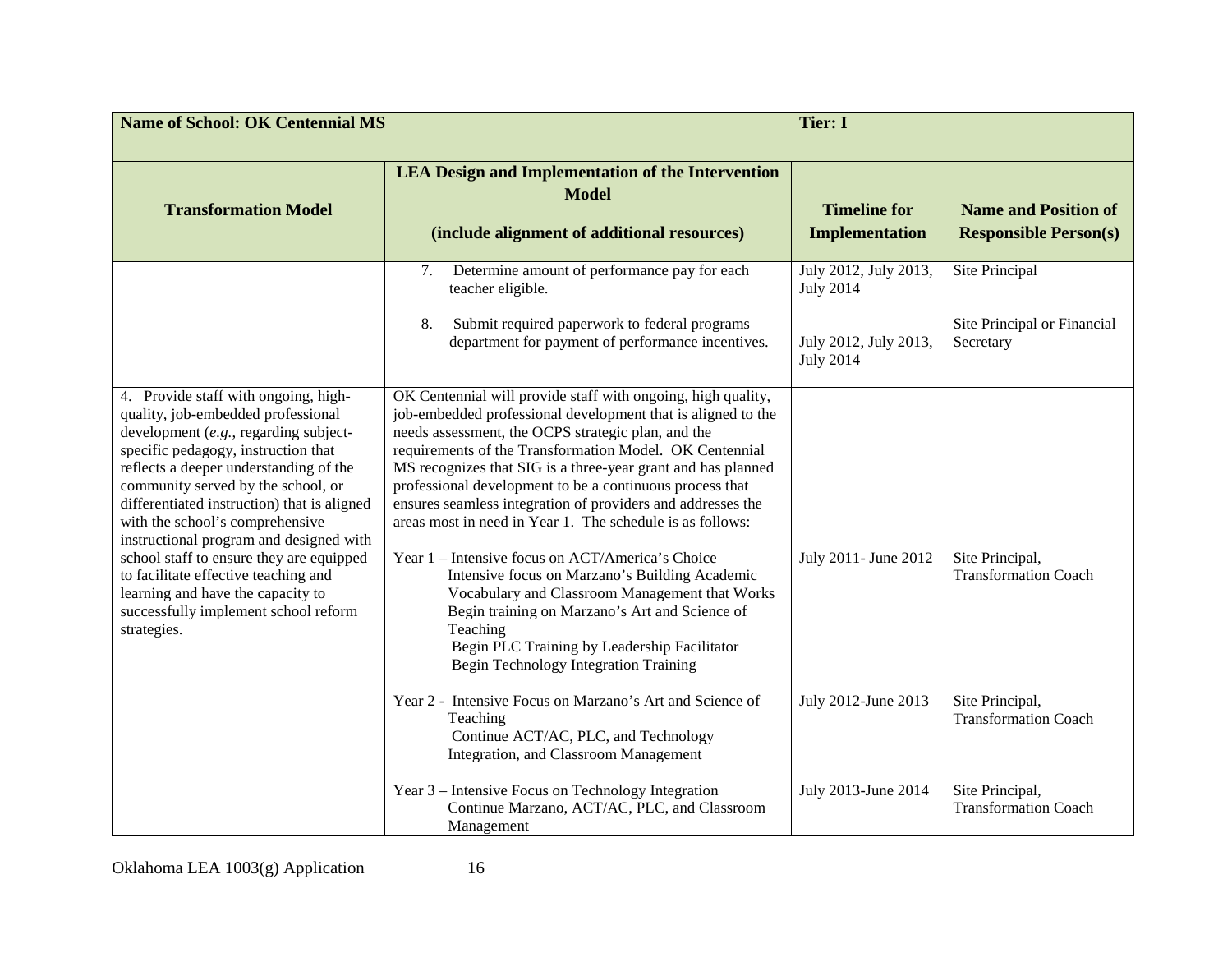| <b>Name of School: OK Centennial MS</b><br><b>Tier: I</b> |                                                                                                                                                                                                                                                                                                                                                                 |                                                                |                                                                             |
|-----------------------------------------------------------|-----------------------------------------------------------------------------------------------------------------------------------------------------------------------------------------------------------------------------------------------------------------------------------------------------------------------------------------------------------------|----------------------------------------------------------------|-----------------------------------------------------------------------------|
| <b>Transformation Model</b>                               | <b>LEA Design and Implementation of the Intervention</b><br><b>Model</b><br>(include alignment of additional resources)                                                                                                                                                                                                                                         | <b>Timeline for</b><br><b>Implementation</b>                   | <b>Name and Position of</b><br><b>Responsible Person(s)</b>                 |
|                                                           | For all professional development providers, the following<br>steps will be taken to create a contract, determine<br>effectiveness, and continue contracts for the next school year.<br>Create contract for and get Board Approval.<br>1.                                                                                                                        | July 2011, 2012,                                               | Principal                                                                   |
|                                                           | Schedule school year with provider.<br>2.<br>Schedule a provider meeting to set expectations and<br>3.<br>ensure integration of all services.                                                                                                                                                                                                                   | 2013<br>July 2011, 2012,<br>2013<br>August 2011, 2012,<br>2013 | Principal, Transformation<br>Coach<br>Principal, Transformation<br>Coach    |
|                                                           | Staff receive job-embedded professional<br>4.<br>development during school year.<br>Evaluate effectiveness of provider and services<br>5.                                                                                                                                                                                                                       | May 2012, 2013,                                                | Principal, Transformation<br>Coach<br>Principal, Transformation             |
|                                                           | using staff survey.<br>Determine professional development needs for the<br>6.<br>next school year.                                                                                                                                                                                                                                                              | 2014<br>May 2012, 2013,<br>2014                                | Coach, Staff<br>Leadership Team                                             |
|                                                           | <b>ACT/America's Choice</b><br>ACT/America's choice currently provides onsite training and<br>coaching for teachers implementing the ACT/AC curriculum.<br>For OK Centennial, ACT will provide additional professional<br>development and onsite coaching throughout the school year.                                                                           | On-going                                                       | Principal<br><b>Executive Director of</b><br>Secondary School and<br>Reform |
|                                                           | <b>Leadership Facilitator</b><br>OK Centennial will contract with a Leadership Facilitator to<br>provide job-embedded training for the school leadership and<br>PLC teams. This will be a year-round position at the school<br>site. The person chosen will play a critical role in creating a<br>cohesive structure for school improvement and accountability. | <b>July 2011</b>                                               | Principal                                                                   |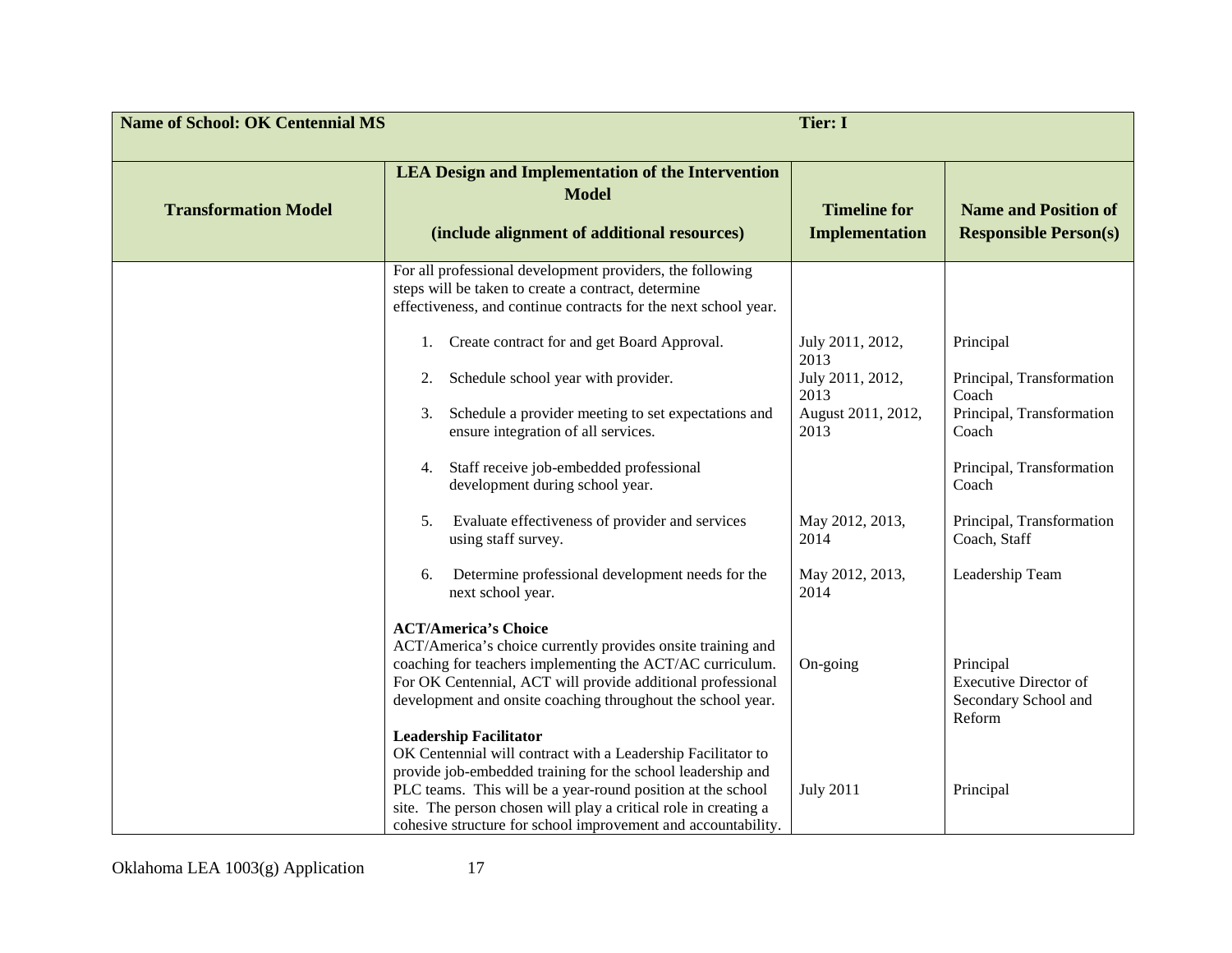| <b>Name of School: OK Centennial MS</b> |                                                                                                                                                                                                                                                                                                                                                                                                                                                                                                                                                                                   | <b>Tier: I</b>                               |                                                                                                                    |
|-----------------------------------------|-----------------------------------------------------------------------------------------------------------------------------------------------------------------------------------------------------------------------------------------------------------------------------------------------------------------------------------------------------------------------------------------------------------------------------------------------------------------------------------------------------------------------------------------------------------------------------------|----------------------------------------------|--------------------------------------------------------------------------------------------------------------------|
| <b>Transformation Model</b>             | <b>LEA Design and Implementation of the Intervention</b><br><b>Model</b><br>(include alignment of additional resources)                                                                                                                                                                                                                                                                                                                                                                                                                                                           | <b>Timeline for</b><br><b>Implementation</b> | <b>Name and Position of</b><br><b>Responsible Person(s)</b>                                                        |
|                                         | They will create an effective school environment through<br>mentoring and guidance of decisions based on research and<br>on-going assessment. A job description can be found in<br>Appendix C.<br><b>Marzano Research Laboratory</b><br>MRL will provide professional development in the Art and<br>Science of Teaching, Building Academic Vocabulary, and<br>effective use of the Evaluation System . Services will include<br>development of a common language, use of data, student-<br>teacher relationship building, instructional strategies, and<br>formative assessments. | July $2011 -$ On-going                       | Principal<br>Leadership Team<br>Leadership Facilitator<br><b>Transformational Coach</b>                            |
|                                         | <b>Technology Integration</b><br>OK Centennial MS will contract with November Learning<br>and/or the K20 Center to provide on-site, job embedded<br>professional development on effective technology integration.<br>This PD will ensure the current technology investment at OK<br>Centennial MS is used effectively and will support the<br>transition of OK Centennial HS to an Academy of<br>Information Technology. Services will include onsite training<br>on aligning technology to curriculum, developing rigorous<br>assignments, and creating a technology plan.       | July $2011 - On$ -going                      | Principal<br>Leadership Team<br>Leadership Facilitator<br><b>Transformational Coach</b><br><b>Technology Coach</b> |
|                                         | <b>Additional Oklahoma PD Requirements</b><br>OK Centennial MS will use SIG funds to meet the additional<br>Oklahoma requirements of the SIG application including the 5<br>day teacher academy and the 5 day New Teacher Academy.<br>The 5 day onsite professional development requirement will<br>be met through the MRL and November Learning PD listed<br>above.                                                                                                                                                                                                              | July 2011, 2012,<br>2013                     | Principal<br>Leadership Team<br>Leadership Facilitator<br><b>Transformational Coach</b><br><b>Technology Coach</b> |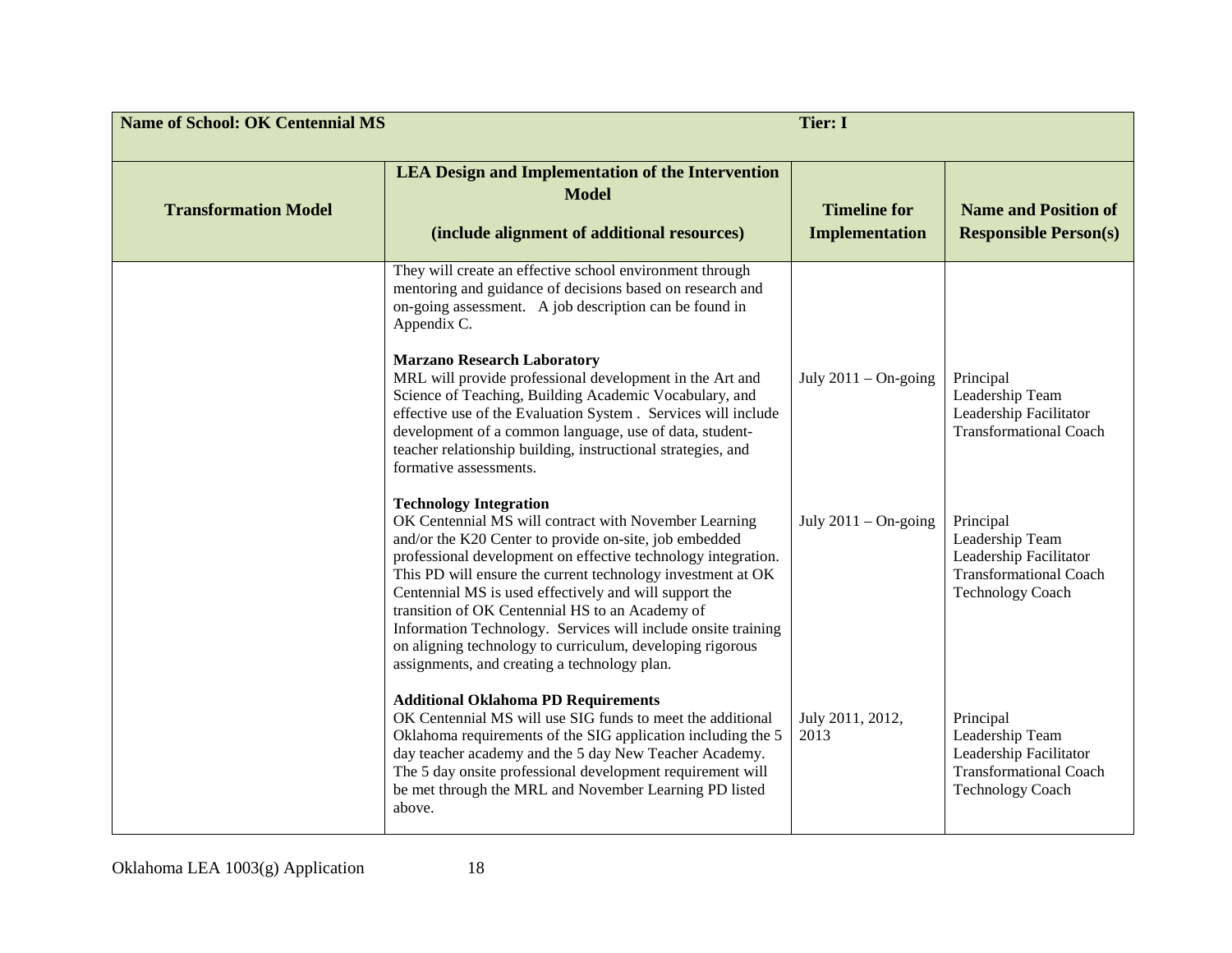| <b>Name of School: OK Centennial MS</b> |                                                                                                                                                                                                                                                                                                                           | <b>Tier: I</b>                               |                                                             |
|-----------------------------------------|---------------------------------------------------------------------------------------------------------------------------------------------------------------------------------------------------------------------------------------------------------------------------------------------------------------------------|----------------------------------------------|-------------------------------------------------------------|
| <b>Transformation Model</b>             | <b>LEA Design and Implementation of the Intervention</b><br><b>Model</b><br>(include alignment of additional resources)                                                                                                                                                                                                   | <b>Timeline for</b><br><b>Implementation</b> | <b>Name and Position of</b><br><b>Responsible Person(s)</b> |
|                                         | Schedule 5 day academy for the week before school<br>1.<br>begins.                                                                                                                                                                                                                                                        | Spring 2012, 2013,<br>2014                   | Principal                                                   |
|                                         | Plan 5 day teacher academy and develop agenda for<br>2.<br>5 day academy which will include explanation of<br>SIG, Transformation Model, school application,<br>school SMART goals, and ways teachers can support<br>SIG reforms.                                                                                         | Spring 2012, 2013,<br>2014                   | Leadership Team                                             |
|                                         | Notify teachers of requirement of 5 day academy and<br>3.<br>July date.                                                                                                                                                                                                                                                   | July 2012, 2013,<br>2014                     | Principal                                                   |
|                                         | Evaluate 5 day teacher academy.<br>4.                                                                                                                                                                                                                                                                                     | <b>July 2011</b>                             | Staff, Leadership Team                                      |
|                                         | OK Centennial will also continue effective strategies from the<br>2011-2012 school year as listed below. These strategies align<br>with the SIG application, but are not necessarily supported by<br>SIG funds.                                                                                                           |                                              |                                                             |
|                                         | <b>Instructional Facilitators</b><br>Two Instructional Facilitators will be funded by Title II A<br>funds to provide onsite support for classroom teachers.<br>Instructional facilitators will provide training and modeling<br>on effective instructional strategies, data review, and student<br>engagement strategies. | <b>July 2011</b>                             | Principal                                                   |
|                                         | <b>Instructional Professional Development</b><br>OK Centennial will continue to set aside at least 5% (10% if<br>identified for school improvement) of its Title I A funds for<br>professional development for strategies that align with the<br>Transformation Model. PD funded by Title I will support                  | <b>July 2011</b>                             | Principal                                                   |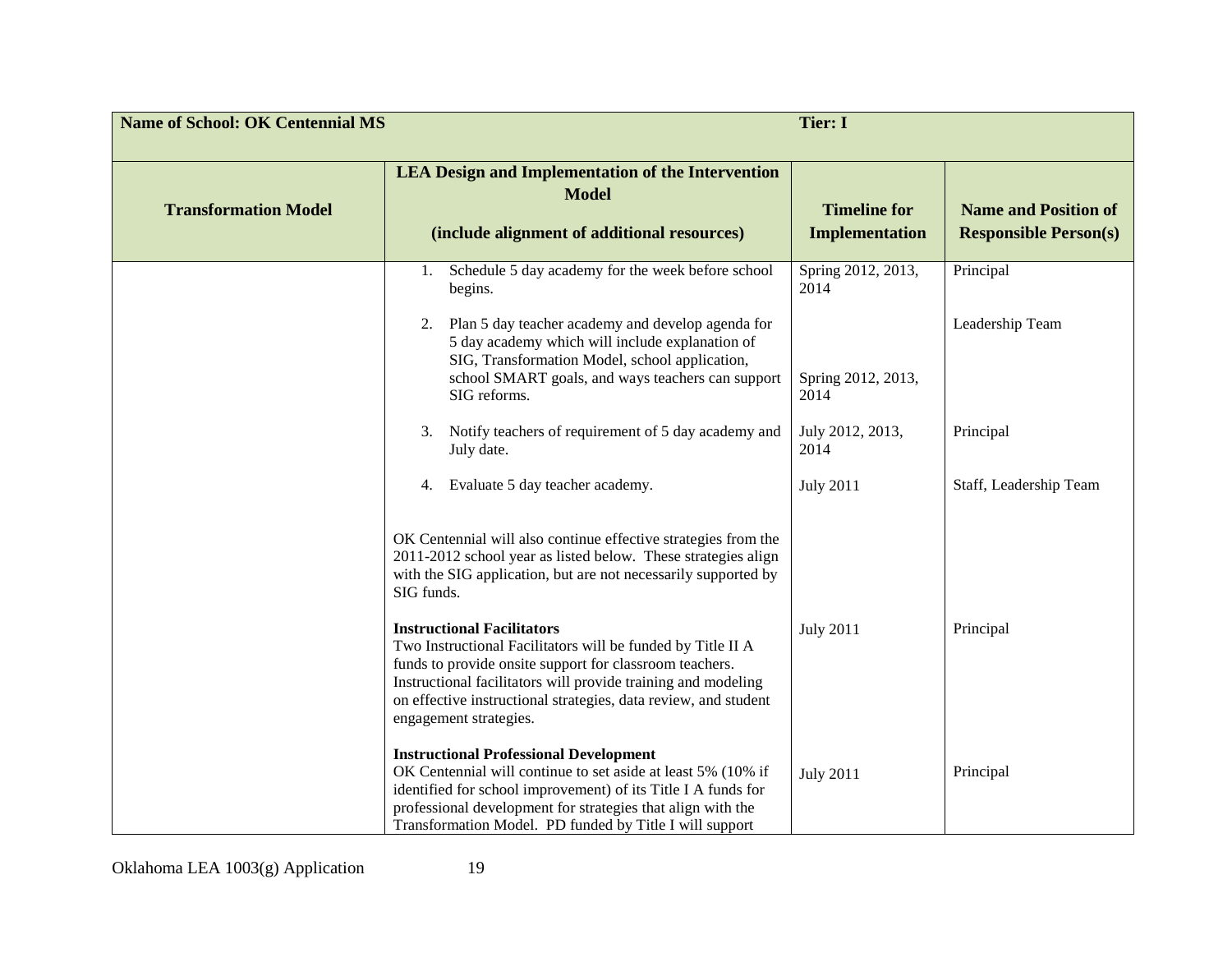| <b>Name of School: OK Centennial MS</b>                                                                                                                                                                                                                                                                                 |                                                                                                                                                                                                                                                                                                                                                                                                                                                                                                                                                                         | <b>Tier: I</b>                               |                                                             |
|-------------------------------------------------------------------------------------------------------------------------------------------------------------------------------------------------------------------------------------------------------------------------------------------------------------------------|-------------------------------------------------------------------------------------------------------------------------------------------------------------------------------------------------------------------------------------------------------------------------------------------------------------------------------------------------------------------------------------------------------------------------------------------------------------------------------------------------------------------------------------------------------------------------|----------------------------------------------|-------------------------------------------------------------|
| <b>Transformation Model</b>                                                                                                                                                                                                                                                                                             | <b>LEA Design and Implementation of the Intervention</b><br><b>Model</b><br>(include alignment of additional resources)                                                                                                                                                                                                                                                                                                                                                                                                                                                 | <b>Timeline for</b><br><b>Implementation</b> | <b>Name and Position of</b><br><b>Responsible Person(s)</b> |
|                                                                                                                                                                                                                                                                                                                         | MRL, November Learning, ACT, or other strategies aligned<br>to the Transformation Model including PLCs, differentiated<br>instruction, student engagement, and classroom management.                                                                                                                                                                                                                                                                                                                                                                                    |                                              |                                                             |
| 5. Implement such strategies such as<br>financial incentives, increased<br>opportunities for promotion and career<br>growth, and more flexible work<br>conditions that are designed to recruit,<br>place, and retain staff with the skills<br>necessary to meet the needs of the<br>student in a transformation school. | In addition to the performance incentives described in<br>requirement #3 of this application, OK Centennial will<br>implement the following strategies:<br><b>Teach for America</b><br>OCPS and Teach for America will provide three Teach for<br>America teachers in OK Centennial for the 2011-2012 school<br>year. They will be assigned classes in the areas of English,<br>Math, and Science.<br>OK Centennial will also continue the following strategies for<br>the duration of the SIG funds. These strategies are not<br>necessarily supported with SIG funds. | July $2011 -$ June<br>2013                   | District Leadership                                         |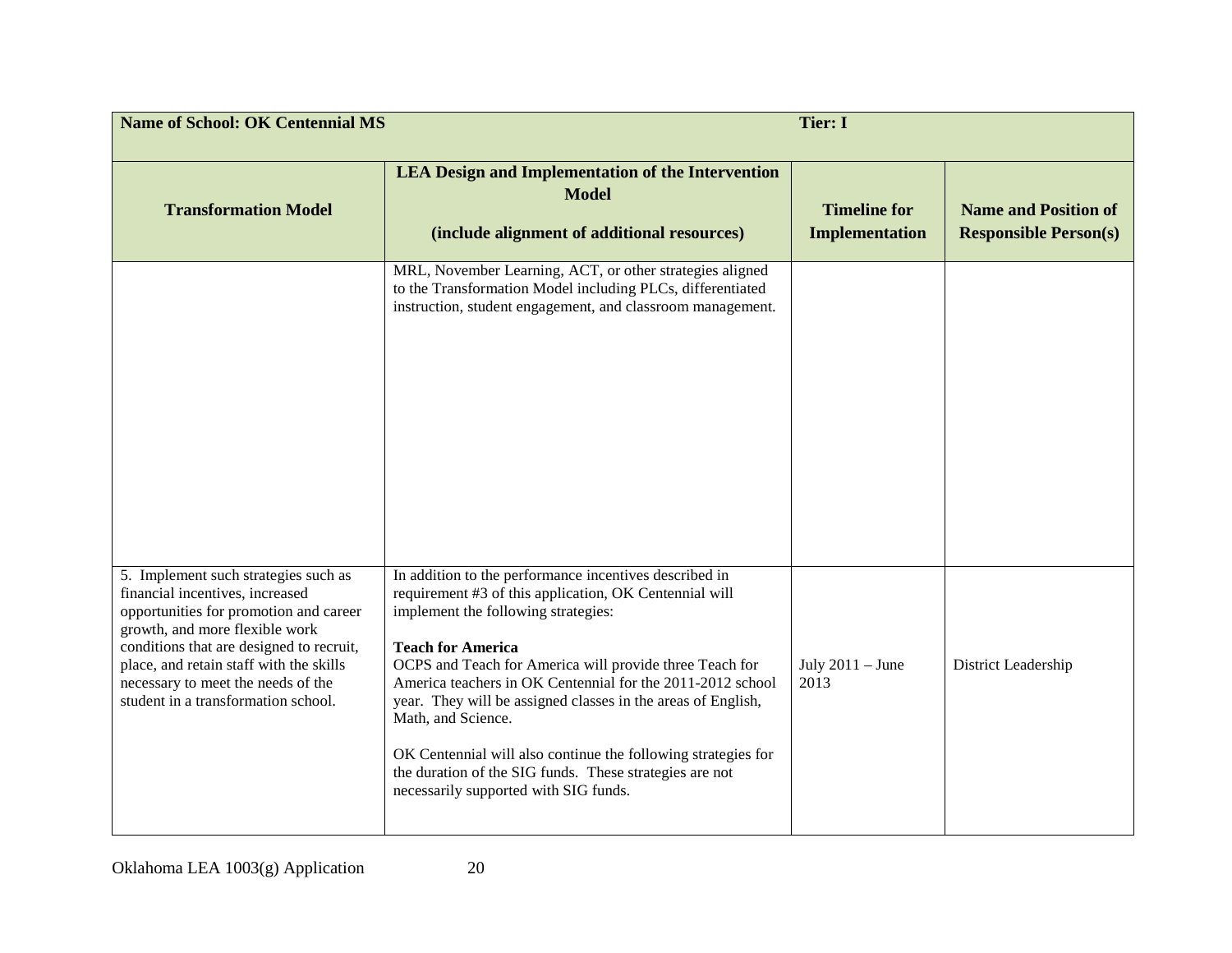| <b>Name of School: OK Centennial MS</b>                                                                                        | <b>Tier: I</b>                                                                                                                                                                                                                                                                                                                                                                                                                   |                                              |                                                             |
|--------------------------------------------------------------------------------------------------------------------------------|----------------------------------------------------------------------------------------------------------------------------------------------------------------------------------------------------------------------------------------------------------------------------------------------------------------------------------------------------------------------------------------------------------------------------------|----------------------------------------------|-------------------------------------------------------------|
| <b>Transformation Model</b>                                                                                                    | <b>LEA Design and Implementation of the Intervention</b><br><b>Model</b><br>(include alignment of additional resources)                                                                                                                                                                                                                                                                                                          | <b>Timeline for</b><br><b>Implementation</b> | <b>Name and Position of</b><br><b>Responsible Person(s)</b> |
|                                                                                                                                | <b>Teacher/Principal Recruitment</b><br>OCPS makes every effort to recruit highly qualified and<br>highly effective teachers and principals. The Human Capital<br>department uses the district recruiting system, places ads on<br>the CCOSA and OSSBA websites, and holds teacher fairs<br>each year.                                                                                                                           | Ongoing                                      | Principal, Human Capital<br>Department                      |
|                                                                                                                                | <b>New Teacher Induction</b><br>The OCPS new teacher induction program will provide job-<br>embedded professional development to assist new teachers in<br>implementing instructional strategies and operational<br>expectations of OK Centennial MS.                                                                                                                                                                            | Ongoing                                      | <b>Federal Programs</b><br>Department                       |
|                                                                                                                                | <b>Collaboration Time</b><br>Teachers at OK Centennial MS are provided two planning<br>periods per day. One planning period is reserved for PLC<br>collaboration time and one is the teacher's individual plan.<br>This ensures teachers have time not only to work together to<br>improve student achievement, but have time during the day to<br>prepare for instruction.                                                      | <b>July 2011</b>                             | Principal<br>Leadership Team                                |
|                                                                                                                                | <b>Foundation for Oklahoma City Public Schools</b><br>The Foundation for Oklahoma City Public Schools provides<br>grant opportunities for teachers to implement innovative ideas<br>in the classroom, pursue National Board Certification, and<br>enter students in academic and artistic competitions. The<br>Foundation also houses a Teacher Warehouse which provides<br>free materials and teaching tools for OCPS teachers. | On-going                                     | Teachers                                                    |
| 6. Use data to identify and implement<br>an instructional program that is research-<br>based and "vertically aligned" from one | To meet this requirement, OK Centennial MS will implement<br>the following strategies.                                                                                                                                                                                                                                                                                                                                           |                                              |                                                             |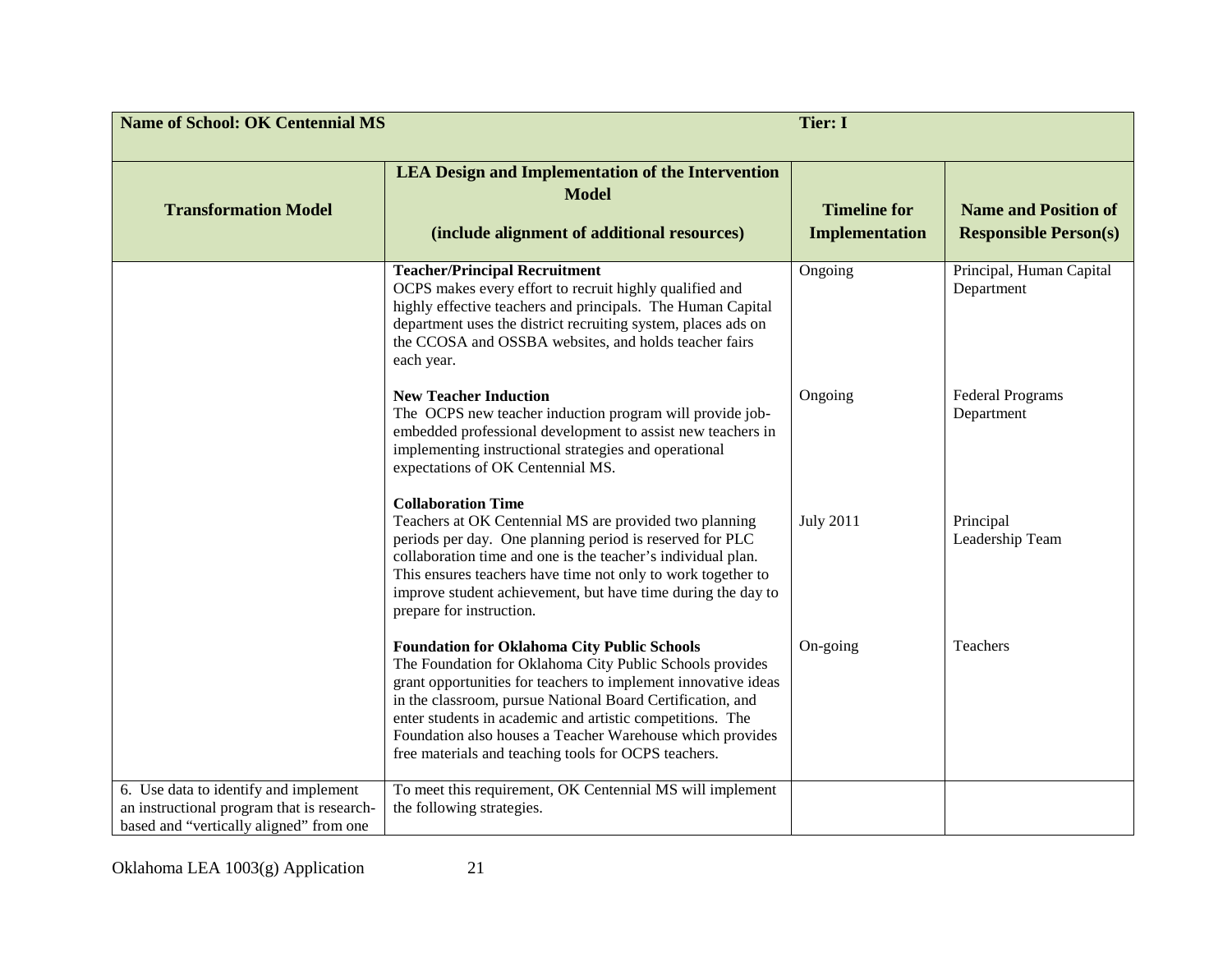| <b>Name of School: OK Centennial MS</b>                                | <b>Tier: I</b>                                                                                                                                                                                                                                                                                                                                                                                                                                                                                                                                                                                                                                                                                                                                                                                                                                                                                                          |                                              |                                                                                                                                                                                                             |
|------------------------------------------------------------------------|-------------------------------------------------------------------------------------------------------------------------------------------------------------------------------------------------------------------------------------------------------------------------------------------------------------------------------------------------------------------------------------------------------------------------------------------------------------------------------------------------------------------------------------------------------------------------------------------------------------------------------------------------------------------------------------------------------------------------------------------------------------------------------------------------------------------------------------------------------------------------------------------------------------------------|----------------------------------------------|-------------------------------------------------------------------------------------------------------------------------------------------------------------------------------------------------------------|
| <b>Transformation Model</b>                                            | <b>LEA Design and Implementation of the Intervention</b><br><b>Model</b><br>(include alignment of additional resources)                                                                                                                                                                                                                                                                                                                                                                                                                                                                                                                                                                                                                                                                                                                                                                                                 | <b>Timeline for</b><br><b>Implementation</b> | <b>Name and Position of</b><br><b>Responsible Person(s)</b>                                                                                                                                                 |
| grade to the next as well as aligned with<br>State academic standards. | <b>National Academy Foundation</b><br>OK Centennial HS will be transitioning to an Academy of<br>Information Technology. As a direct feeder school, OK<br>Centennial MS will be involved in the planning year for the<br>Academy and will be teaching the skills and courses<br>necessary to prepare students for a successful high school<br>career. As the process for transition will begin in August<br>2011, more details will be provided in the revision of the 2012<br>application.<br><b>Strategic Plan</b><br>OCPS has developed a strategic plan that supports using data<br>and implementing a data-driven instructional program. As a<br>result OK Centennial MS will continue the ACT/America's                                                                                                                                                                                                           | <b>July 2011</b>                             | Principal<br><b>Executive Director of</b><br>Secondary and School<br>Reform<br>Leadership Team                                                                                                              |
|                                                                        | Choice initiative. This strategy aligns with the SIG<br>application, but is not necessarily supported by SIG funds.<br><b>ACT/America's Choice</b><br>OK Centennial will continue its implementation of<br>ACT/America's Choice Curriculum, a rigorous curriculum<br>aligned to ACT College Readiness Standards with tiered<br>systems for academic interventions. The reform supports<br>both vertical alignment, both OK Centennial MS and HS are<br>implementing the curriculum, and use of formative<br>assessments, ACT/America's Choice has a system of targeted<br>student assessments for $6th - 12th$ grades. This reform also<br>supports the following initiatives in the OCPS strategic plan:<br>Increase the number of students taking the ACT test.<br>$\bullet$<br>Implement mandatory prep ACT courses beginning<br>in middle school.<br>Improve the overall average scores on the ACT and<br>EOI test. | <b>July 2011</b>                             | Principal<br><b>Executive Director of</b><br>Secondary and School<br>Reform<br>Leadership Team<br>Data Coordinator<br>Leadership Facilitator<br><b>Instructional Facilitator</b><br><b>Technology Coach</b> |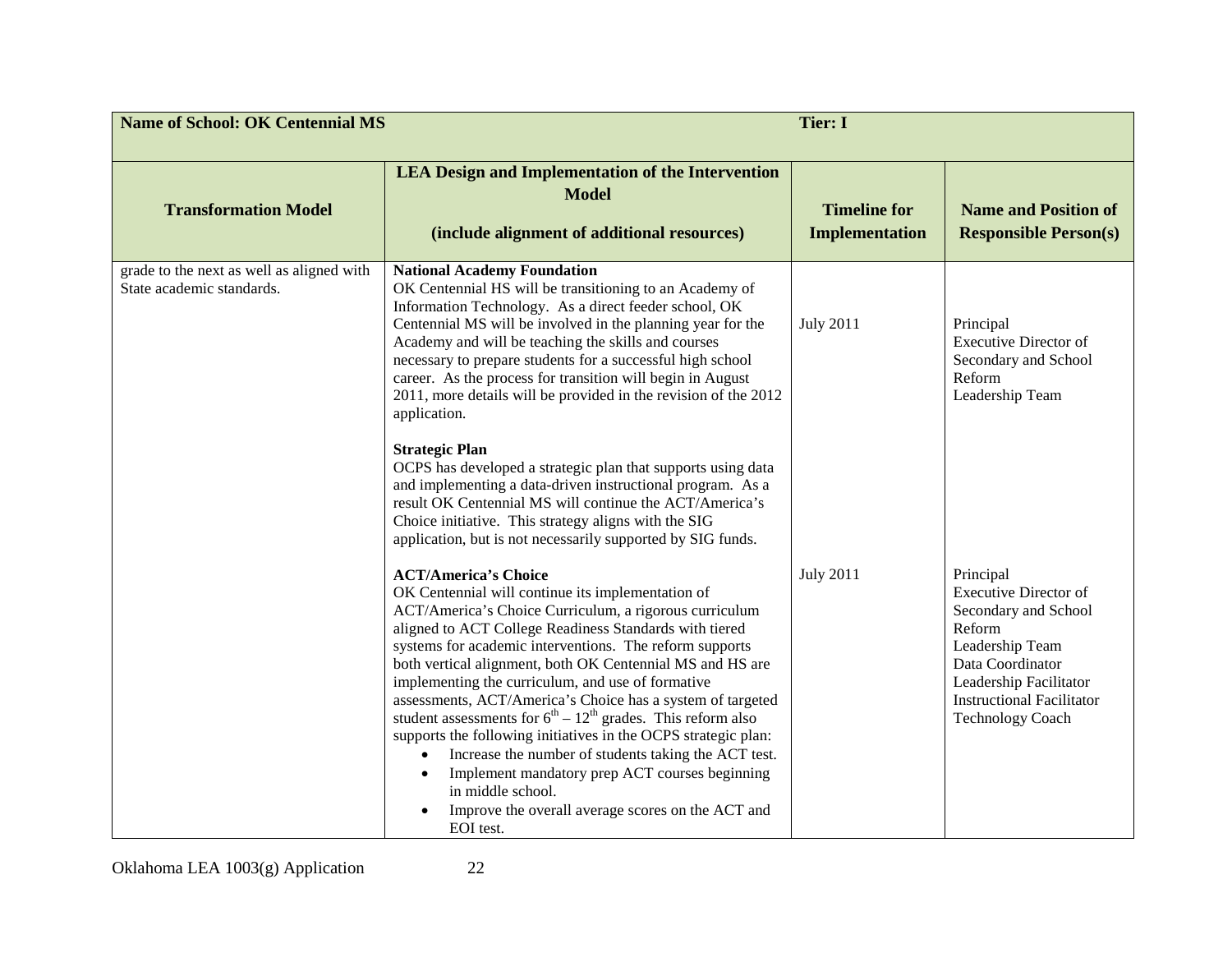| <b>Name of School: OK Centennial MS</b>                                                                                                                                                                                       |                                                                                                                                                                                                                                                                                                                                                                                                                                                                                                                                                                                                                                                                                                                                                                                                                                                                                                                                                                                                                                                                                    | <b>Tier: I</b>                                   |                                                                                                                                                                                                                                                                                                                                                                                                  |
|-------------------------------------------------------------------------------------------------------------------------------------------------------------------------------------------------------------------------------|------------------------------------------------------------------------------------------------------------------------------------------------------------------------------------------------------------------------------------------------------------------------------------------------------------------------------------------------------------------------------------------------------------------------------------------------------------------------------------------------------------------------------------------------------------------------------------------------------------------------------------------------------------------------------------------------------------------------------------------------------------------------------------------------------------------------------------------------------------------------------------------------------------------------------------------------------------------------------------------------------------------------------------------------------------------------------------|--------------------------------------------------|--------------------------------------------------------------------------------------------------------------------------------------------------------------------------------------------------------------------------------------------------------------------------------------------------------------------------------------------------------------------------------------------------|
| <b>Transformation Model</b>                                                                                                                                                                                                   | <b>LEA Design and Implementation of the Intervention</b><br><b>Model</b><br>(include alignment of additional resources)                                                                                                                                                                                                                                                                                                                                                                                                                                                                                                                                                                                                                                                                                                                                                                                                                                                                                                                                                            | <b>Timeline for</b><br><b>Implementation</b>     | <b>Name and Position of</b><br><b>Responsible Person(s)</b>                                                                                                                                                                                                                                                                                                                                      |
|                                                                                                                                                                                                                               |                                                                                                                                                                                                                                                                                                                                                                                                                                                                                                                                                                                                                                                                                                                                                                                                                                                                                                                                                                                                                                                                                    |                                                  |                                                                                                                                                                                                                                                                                                                                                                                                  |
| 7. Promote the continuous use of<br>student data (such as from formative,<br>interim, and summative assessments) to<br>inform and differentiate instruction in<br>order to meet the academic needs of<br>individual students. | OK Centennial MS will implement the following strategies to<br>meet the requirement of the model.<br><b>Edusoft Benchmark Assessments</b><br>In 2011-2012, all OCPS schools administered benchmark<br>assessments in reading/language arts and math three times a<br>year. These assessments are aligned to the Oklahoma<br>OCCT/EOI tests and are the basis for the district pacing<br>guide. OK Centennial will continue to administer benchmark<br>exams to determine student proficiency rates and reteach, as<br>needed, to ensure all student meet the state performance<br>benchmarks.<br><b>ACT/America's Choice Assessments</b><br>The ACT/America's Choice assessments are used as<br>diagnostic exams for placement in Ramp-Up, Navigator, and<br>Quality Core. Additional assessments in ACT/America's<br>choice are administered at regular intervals. Most of these<br>assessments occur at the end of units or at the end of lessons.<br>This data is collected by the Instructional Facilitator and<br>teachers and used to determine reteaching and future units. | Quarterly 2011-2012<br>August 2011 -<br>May 2012 | Principal<br><b>Executive Director of</b><br>School Turnaround<br>Leadership Team<br>Data Coordinator<br>Leadership Facilitator<br><b>Instructional Facilitator</b><br><b>Technology Coach</b><br>Principal<br><b>Executive Director of</b><br>School Turnaround<br>Leadership Team<br>Data Coordinator<br>Leadership Facilitator<br><b>Instructional Facilitator</b><br><b>Technology Coach</b> |
|                                                                                                                                                                                                                               | <b>SIG Data Reviews</b><br>OK Centennial will collaborate with OSDE to provide at least<br>three data reviews per school year to analyze data provided by<br>Edusoft Benchmark Assessments. The school leadership<br>team will attend the data reviews and take the information<br>back to the staff in PLC meetings and monthly staff meetings.<br>The results of these data reviews will inform instructional                                                                                                                                                                                                                                                                                                                                                                                                                                                                                                                                                                                                                                                                    |                                                  | Principal<br><b>Executive Director of</b><br>School Turnaround<br>Leadership Team<br>Data Coordinator<br>Leadership Facilitator<br><b>Instructional Facilitator</b><br><b>Technology Coach</b>                                                                                                                                                                                                   |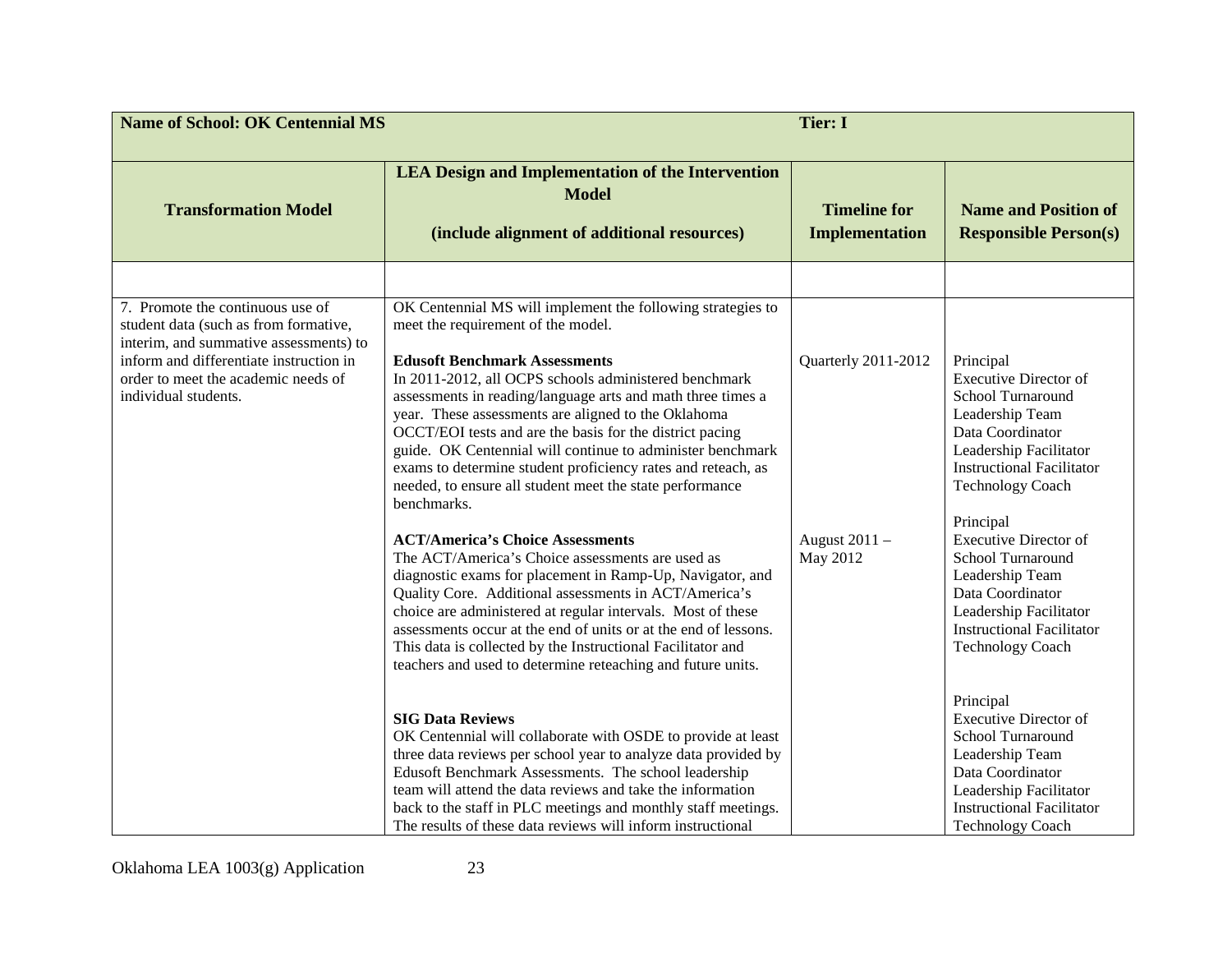| <b>Name of School: OK Centennial MS</b> |                                                                                                                         | <b>Tier: I</b>                               |                                                             |
|-----------------------------------------|-------------------------------------------------------------------------------------------------------------------------|----------------------------------------------|-------------------------------------------------------------|
| <b>Transformation Model</b>             | <b>LEA Design and Implementation of the Intervention</b><br><b>Model</b><br>(include alignment of additional resources) | <b>Timeline for</b><br><b>Implementation</b> | <b>Name and Position of</b><br><b>Responsible Person(s)</b> |
|                                         | strategies and reteaching of skills.<br>Submit SIG Baseline Report to OSDE.<br>1.                                       | August 2011, 2012,<br>and 2013               | <b>OSDE</b>                                                 |
|                                         | Maintain record of data required for SIG Status<br>2.<br>Report and SIG Data Review.                                    | August $2011 -$ June<br>2014                 |                                                             |
|                                         | Administer Quarter 1 Benchmark.<br>3.                                                                                   | October 2011, 2012,<br>2013                  |                                                             |
|                                         | Conduct Quarter 1 Data Review.<br>4.                                                                                    | October 2011, 2012,<br>2013                  |                                                             |
|                                         | Set goals for improvement for Quarter 2.<br>5.                                                                          | October 2011, 2012,<br>2013                  |                                                             |
|                                         | Monitor goals for improvement in PLC teams and at<br>6.<br>monthly staff meetings.                                      | November-<br>February                        |                                                             |
|                                         | Administer Quarter 2 Benchmark.<br>7.                                                                                   | January 2012, 2013,<br>2014                  | <b>Executive Director of</b>                                |
|                                         | Conduct Quarter 2 Data Review.<br>8.                                                                                    | January 2012, 2013,<br>2014                  | School Turnaround<br>Site Principal                         |
|                                         | Set goals for improvement for Quarter 3.<br>9.                                                                          | January 2012, 2013,<br>2014                  | Site Principal                                              |
|                                         | 10. Monitor goals for improvement in PLC teams and<br>monthly staff meetings.                                           | January - March                              | School Leadership Team                                      |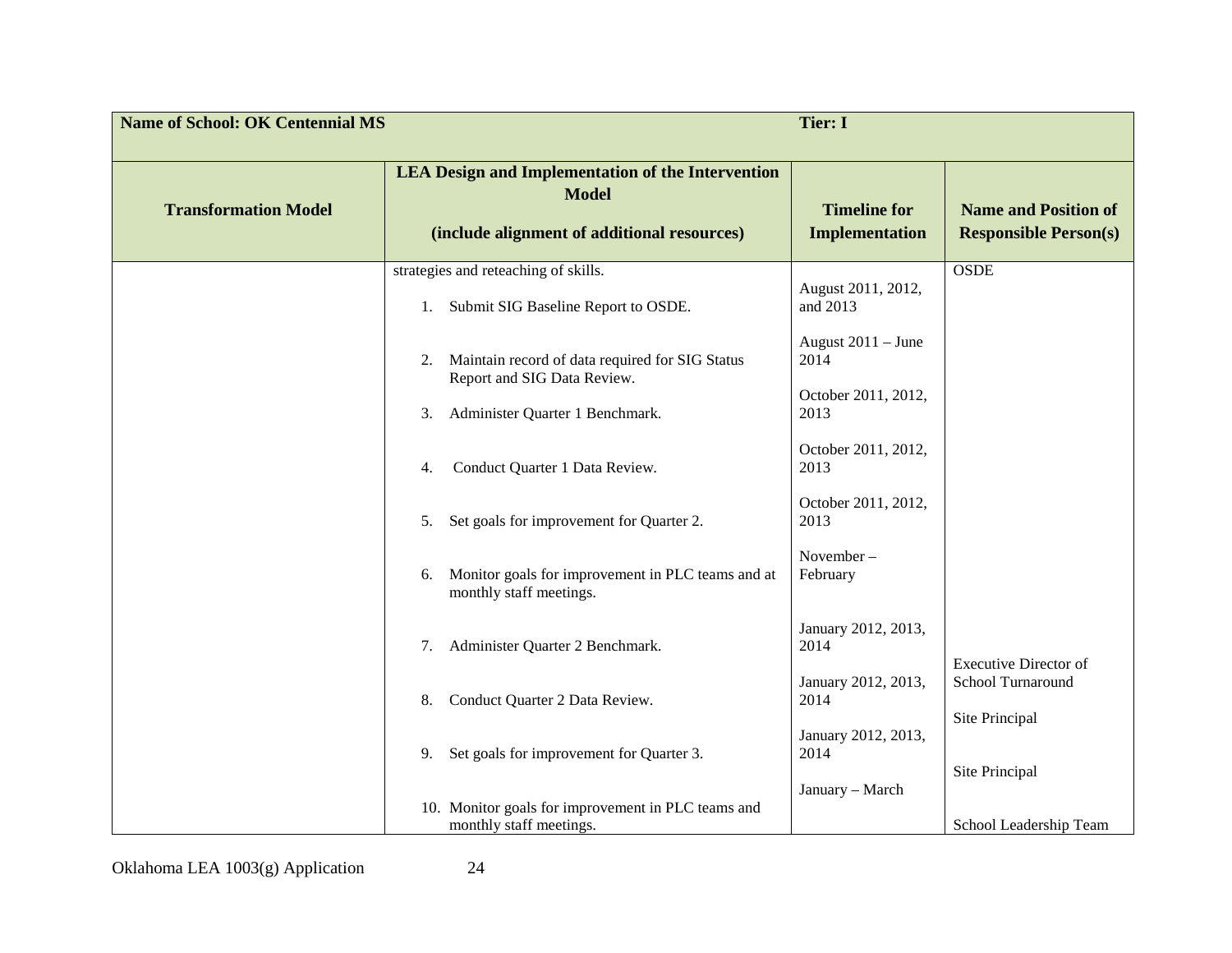| <b>Name of School: OK Centennial MS</b><br><b>Tier: I</b> |                                                                                                                                                                                                                                                                         |                                              |                                                             |
|-----------------------------------------------------------|-------------------------------------------------------------------------------------------------------------------------------------------------------------------------------------------------------------------------------------------------------------------------|----------------------------------------------|-------------------------------------------------------------|
| <b>Transformation Model</b>                               | <b>LEA Design and Implementation of the Intervention</b><br><b>Model</b><br>(include alignment of additional resources)                                                                                                                                                 | <b>Timeline for</b><br><b>Implementation</b> | <b>Name and Position of</b><br><b>Responsible Person(s)</b> |
|                                                           | 11. Administer Quarter 3 Benchmark.                                                                                                                                                                                                                                     | March 2012, 2013,<br>2014                    | School Leadership Team                                      |
|                                                           | 12. Conduct Quarter 3 Data Review.                                                                                                                                                                                                                                      | March 2012, 2013,<br>2014                    | School Leadership Team                                      |
|                                                           | 13. Set goals for improvement before OCCT/EOI Tests.                                                                                                                                                                                                                    | March 2012, 2013,<br>2014                    |                                                             |
|                                                           | 14. Monitor goals in PLC teams and monthly staff<br>meetings.                                                                                                                                                                                                           | March - April                                | Site Principal                                              |
|                                                           | <b>PLC Teams</b><br>OK Centennial MS staff review data in weekly PLC teams.<br>Analysis of this data is used to identify students for<br>remediation and skills that need to be retaught for mastery.<br>PLC data reviews are led by the Instructional Facilitators and |                                              | School Leadership Team<br>School Leadership Team            |
|                                                           | teacher leaders. Agendas and minutes are kept for the<br>meetings.                                                                                                                                                                                                      |                                              | School Leadership Team<br>Site Principal                    |
|                                                           | <b>Data Coordinator</b><br>OCPS will hire a Data Coordinator to work at the district<br>level in the Office of School Turnaround. The Data                                                                                                                              | <b>July 2011</b>                             | <b>Executive Director of</b><br>School Turnaround           |
|                                                           | Coordinator will assist the Executive Director of School<br>Turnaround with the data collection and data reporting for<br>each SIG school. A job description for this position can be                                                                                   |                                              | School Leadership Team                                      |
|                                                           | found in Appendix C of this application.                                                                                                                                                                                                                                |                                              | School Leadership Team                                      |
|                                                           |                                                                                                                                                                                                                                                                         |                                              | School Leadership Team                                      |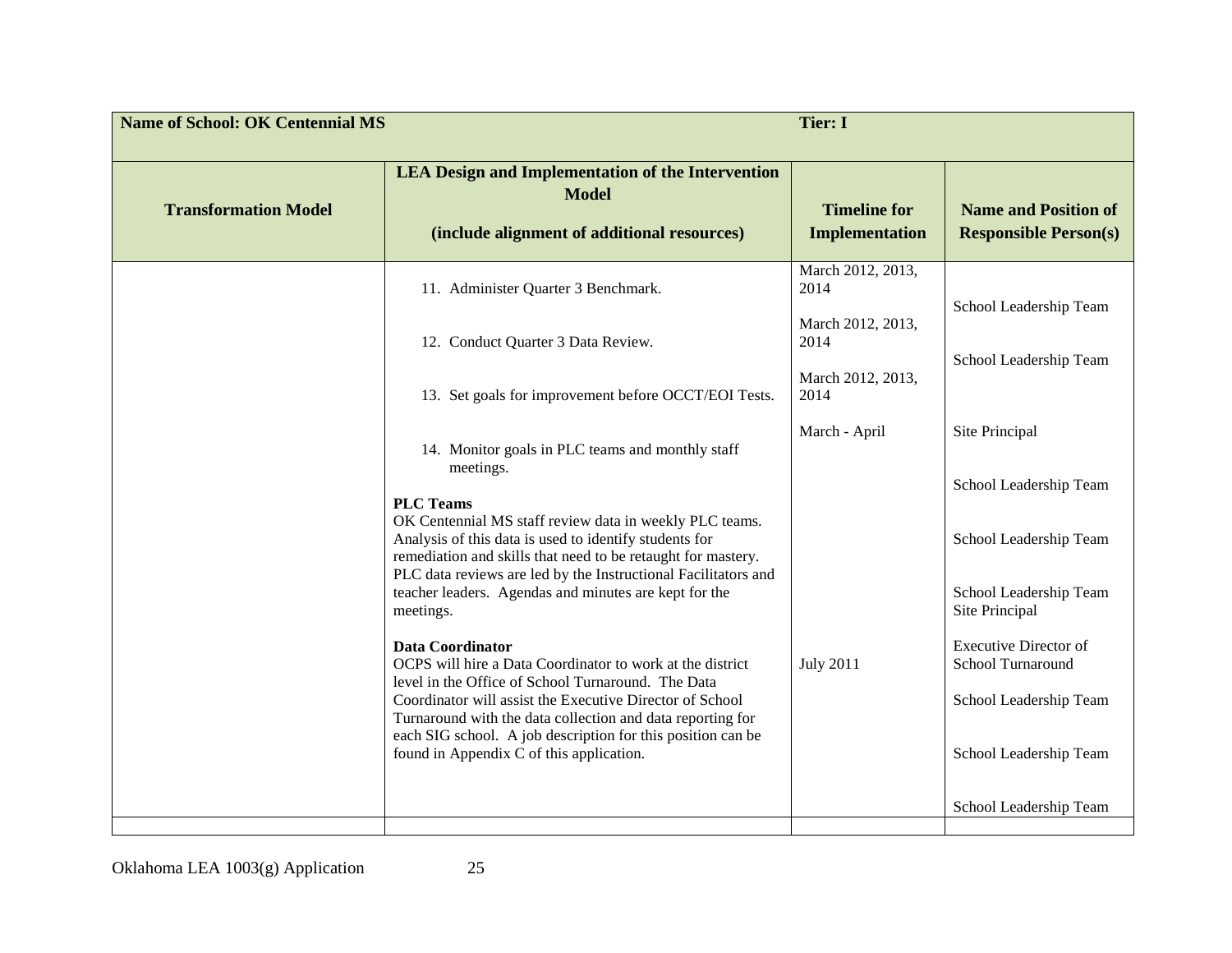| <b>Name of School: OK Centennial MS</b><br><b>Tier: I</b>                                   |                                                                                                                                                                                                                                                                                                                                                                                                                                                                                                                                                                                                                                                                                                                                                                                                                                                                                                                                                                                                                                                                                                                                                                     |                                              |                                                             |
|---------------------------------------------------------------------------------------------|---------------------------------------------------------------------------------------------------------------------------------------------------------------------------------------------------------------------------------------------------------------------------------------------------------------------------------------------------------------------------------------------------------------------------------------------------------------------------------------------------------------------------------------------------------------------------------------------------------------------------------------------------------------------------------------------------------------------------------------------------------------------------------------------------------------------------------------------------------------------------------------------------------------------------------------------------------------------------------------------------------------------------------------------------------------------------------------------------------------------------------------------------------------------|----------------------------------------------|-------------------------------------------------------------|
| <b>Transformation Model</b>                                                                 | <b>LEA Design and Implementation of the Intervention</b><br><b>Model</b><br>(include alignment of additional resources)                                                                                                                                                                                                                                                                                                                                                                                                                                                                                                                                                                                                                                                                                                                                                                                                                                                                                                                                                                                                                                             | <b>Timeline for</b><br><b>Implementation</b> | <b>Name and Position of</b><br><b>Responsible Person(s)</b> |
| 8. Establish schedules and implement<br>strategies that provide increased learning<br>time. | OK Centennial MS and OK Centennial HS are located in the<br>same building, share many of the same teachers, and rely on<br>the same transportation for students. To ensure continuity,<br>the OK Centennial MS Leadership Team made the decision to<br>adopt the same schedule at the MS and HS levels. The<br>Leadership Team created a schedule that would not result in<br>increased cost to the district and will maintain the current<br>teacher contract day, but will provide increased instructional<br>time for students. OK Centennial MS will implement the<br>following schedule to meet this requirement of the<br><b>Transformation Model:</b><br>Teacher Day $-7:10$ a.m. $-2:40$ p.m.<br>Student Day $-7:40$ a.m. $-2:40$ p.m.<br>This schedule adds an additional 30 minutes of instructional<br>time per day. (20 minutes of this time is to meet the SIG<br>requirements and 10 minutes is to meet district extended day<br>requirements.) The additional time will be added to each class<br>period. The total extended learning time equals 5,220<br>minutes or 87 hours a year.<br>OK Centennial MS will also continue the following district | July 2011 -<br>May 2012                      | District and Building Staff<br>and Officials                |
|                                                                                             | initiatives as part of this requirement.<br><b>Continuous Learning Calendar</b><br>OK Centennial MS will be on the Continuous Learning<br>Calendar (CLC) starting in the 2011-2012 school year. The<br>calendar reorganizes the school year by dividing the<br>traditional summer vacation into summer breaks throughout<br>the school year. By shortening summer vacation, students,                                                                                                                                                                                                                                                                                                                                                                                                                                                                                                                                                                                                                                                                                                                                                                               | July 2011 -<br>May 2012                      | District and Building Staff<br>and Officials                |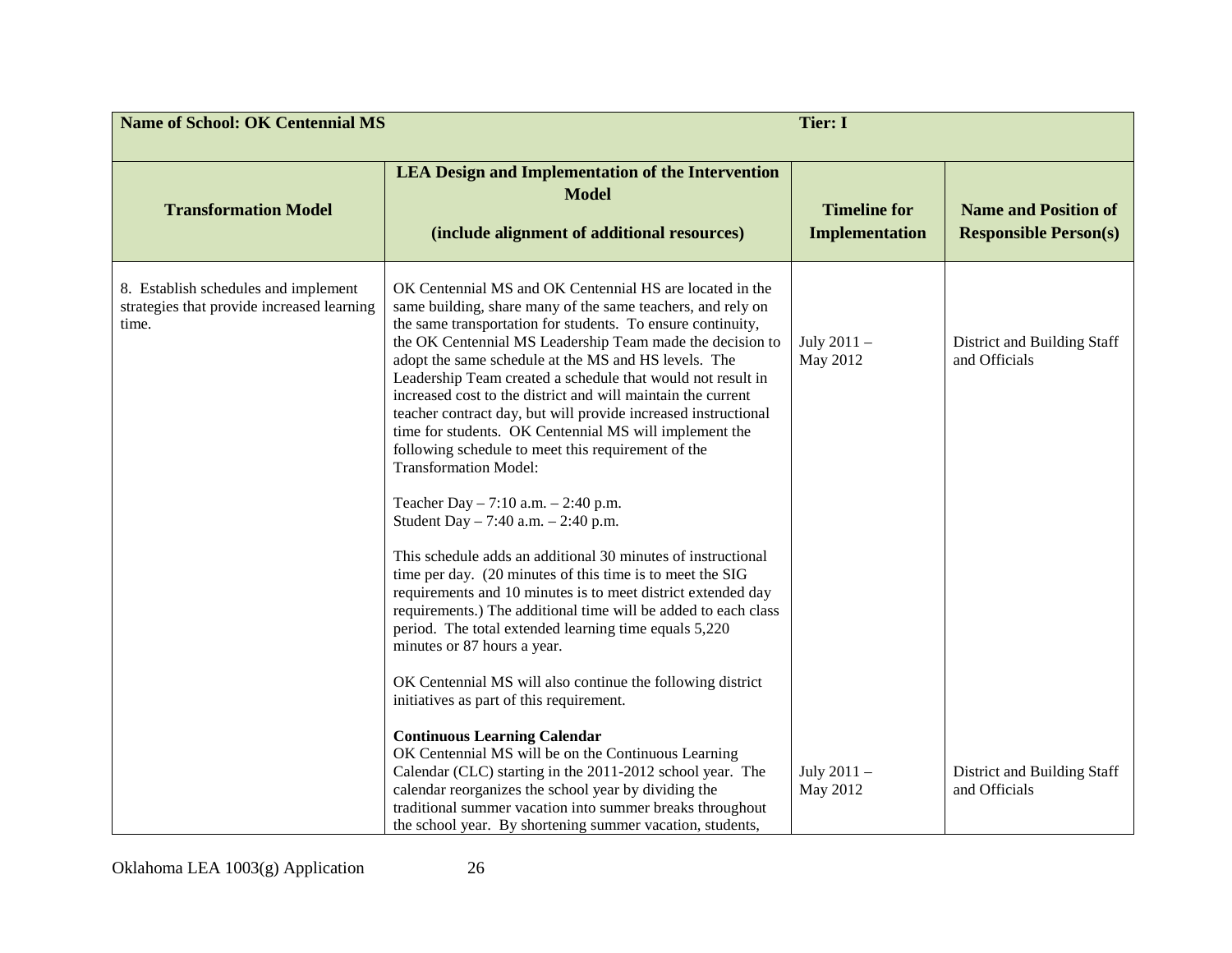| <b>Name of School: OK Centennial MS</b><br><b>Tier: I</b>             |                                                                                                                                                                                                                                                                                                                                                                                                                                                                                                                                                                                                                                            |                                              |                                                                                                              |
|-----------------------------------------------------------------------|--------------------------------------------------------------------------------------------------------------------------------------------------------------------------------------------------------------------------------------------------------------------------------------------------------------------------------------------------------------------------------------------------------------------------------------------------------------------------------------------------------------------------------------------------------------------------------------------------------------------------------------------|----------------------------------------------|--------------------------------------------------------------------------------------------------------------|
| <b>Transformation Model</b>                                           | <b>LEA Design and Implementation of the Intervention</b><br><b>Model</b><br>(include alignment of additional resources)                                                                                                                                                                                                                                                                                                                                                                                                                                                                                                                    | <b>Timeline for</b><br><b>Implementation</b> | <b>Name and Position of</b><br><b>Responsible Person(s)</b>                                                  |
|                                                                       | especially those from a lower socio-economic status, are<br>likely to retain more information from year to year. A copy of<br>this calendar is included in Appendix G of this application.<br><b>Intersession Courses</b><br>OK Centennial MS will provide intersession courses three<br>times a year during the fall, winter, and spring breaks. Fall<br>and Winter intersessions will be at least three full days in<br>length and Spring will be 5 full days that will provide<br>enhancement courses in reading/language arts and math for<br>students identified as most at risk of failing to meet the state<br>performance targets. | July 2011-May 2012                           | Principal<br>Data Coordinator<br>Leadership Team<br><b>Transformation Coach</b><br>Teachers                  |
| 9. Provide ongoing mechanisms for<br>family and community engagement. | OK Centennial MS will implement the following strategies to<br>increased family and community engagement in the 2011-<br>2014 school years.<br><b>Behavior Interventionists</b><br>OK Centennial MS will hire one Behavior Interventionists to<br>provide the socio-emotional supports necessary for student<br>academic success. The Behavior Interventionists will be<br>assigned to the $7th - 8th$ grades. A job description can be<br>found in Appendix C of this application.                                                                                                                                                        | July 2011-May 2012                           | Principal                                                                                                    |
|                                                                       | <b>Community Meetings</b><br>It was determined by the Leadership Team and parent<br>representatives that family/community engagement may<br>improve if meetings were provided in locations outside the<br>school building. OK Centennial MS will pursue partnerships<br>with local non-profits, faith based groups. Transportation and<br>childcare will be provided for parents in need of these<br>services.                                                                                                                                                                                                                             | July 2011-May 2012                           | Principal<br>Leadership Team<br><b>Transformation Coach</b><br><b>Behavioral Interventionist</b><br>Teachers |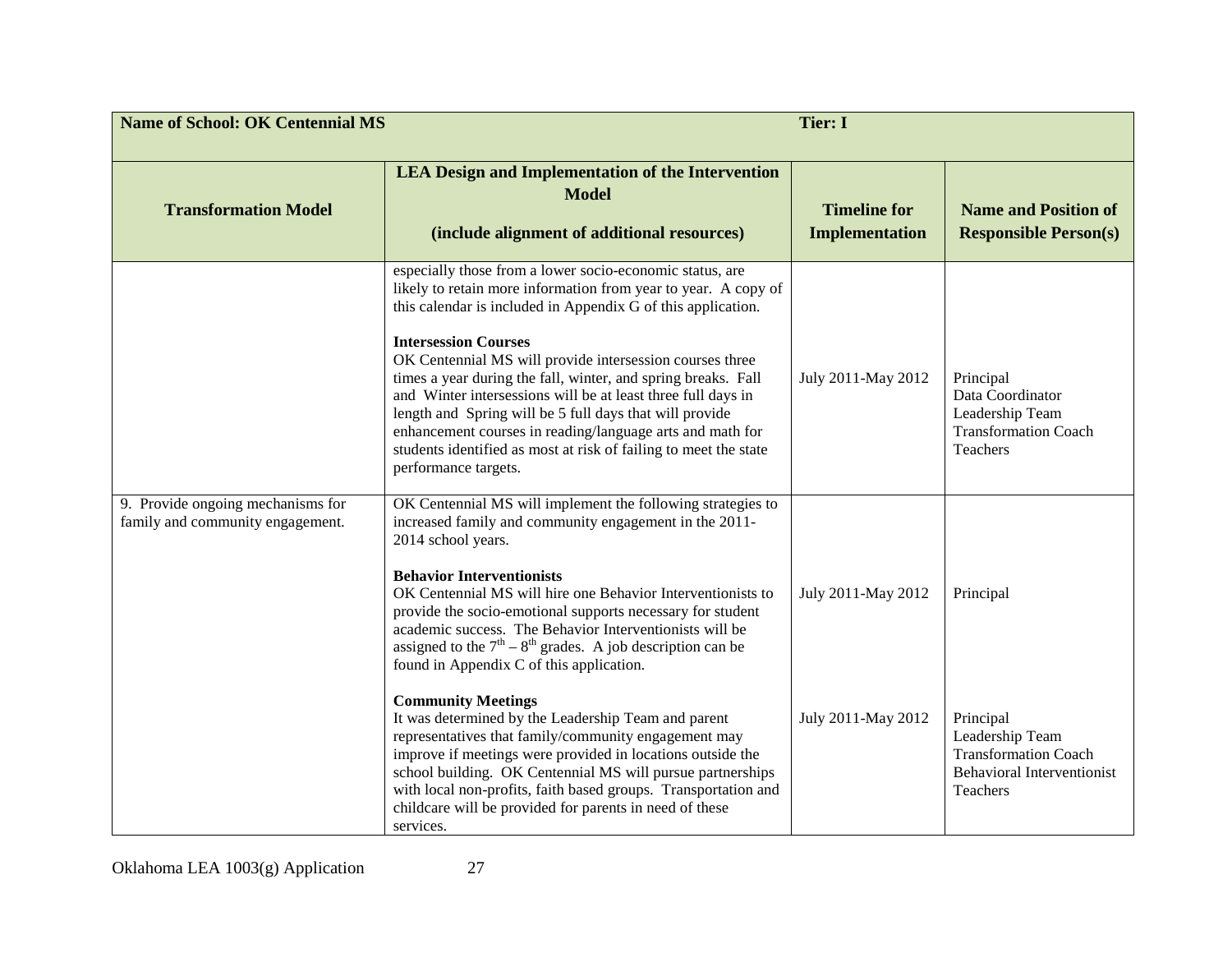| <b>Name of School: OK Centennial MS</b><br><b>Tier: I</b> |                                                                                                                                                                                                                                                                                                                                                                                                                                                                                                                                                                                                                                                                                                                                                                                        |                                                                |                                                                                                                                                                                                                                           |
|-----------------------------------------------------------|----------------------------------------------------------------------------------------------------------------------------------------------------------------------------------------------------------------------------------------------------------------------------------------------------------------------------------------------------------------------------------------------------------------------------------------------------------------------------------------------------------------------------------------------------------------------------------------------------------------------------------------------------------------------------------------------------------------------------------------------------------------------------------------|----------------------------------------------------------------|-------------------------------------------------------------------------------------------------------------------------------------------------------------------------------------------------------------------------------------------|
| <b>Transformation Model</b>                               | <b>LEA Design and Implementation of the Intervention</b><br><b>Model</b><br>(include alignment of additional resources)                                                                                                                                                                                                                                                                                                                                                                                                                                                                                                                                                                                                                                                                | <b>Timeline for</b><br><b>Implementation</b>                   | <b>Name and Position of</b><br><b>Responsible Person(s)</b>                                                                                                                                                                               |
|                                                           | <b>Parent University</b><br>OK Centennial will provide Parent University classes for MS<br>parents. These classes will provide information to parents<br>such as how to support student academic success at home,<br>how to access Smart Web, and how to prepare students for<br>college/career. Guest speakers will be scheduled as part of<br>the Parent University classes.<br>OK Centennial will also continue to support the following<br>strategies. These strategies align with the Transformation<br>Model, but may not be fully funded with SIG funds.                                                                                                                                                                                                                        | July 2011-May 2012                                             | Principal<br>Leadership Team<br><b>Transformation Coach</b><br><b>Behavioral Interventionist</b><br>Teachers                                                                                                                              |
|                                                           | <b>Parent Resource Room</b><br>OK Centennial MS currently has an onsite Parent Resource<br>Room that houses computers, college/career information, and<br>a food pantry. OK Centennial will continue to maintain the<br>Parent Resource Room and provide access to parents.<br><b>Newsletter</b><br>OK Centennial MS currently provides a newsletter to parents.<br>Starting in the 2011-2012 school year, the newsletter will be<br>sent to parents via postal mail and email, for those who have<br>access.<br><b>Alert Now</b><br>OK Centennial will continue the use of the Alert Now system<br>to communicate with parents. However, OK Centennial will<br>recruit parents to provide the information via the system as<br>this has proven successful in the current school year. | July 2011-May 2012<br>July 2011-May 2012<br>July 2011-May 2012 | Principal<br>Leadership Team<br><b>Transformation Coach</b><br><b>Behavioral Interventionist</b><br>Teachers<br>Principal<br>Leadership Team<br><b>Transformation Coach</b><br><b>Behavioral Interventionist</b><br>Teachers<br>Principal |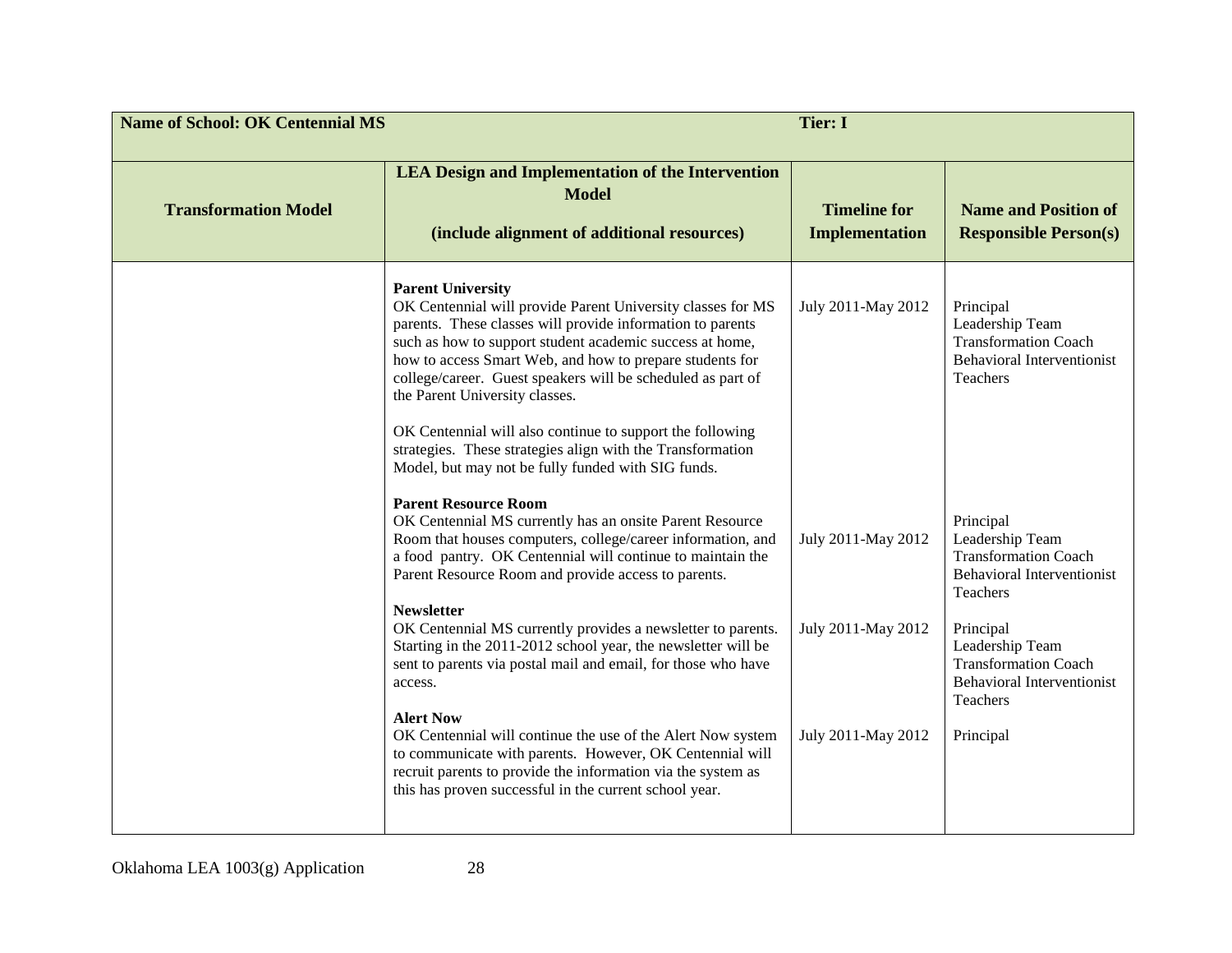| <b>Name of School: OK Centennial MS</b>                                                                                                                                                                                                                                 |                                                                                                                                                                                                                                                                                                                                                                                                                                                                                                                                                                                                                                                                                              | <b>Tier: I</b>                               |                                                             |
|-------------------------------------------------------------------------------------------------------------------------------------------------------------------------------------------------------------------------------------------------------------------------|----------------------------------------------------------------------------------------------------------------------------------------------------------------------------------------------------------------------------------------------------------------------------------------------------------------------------------------------------------------------------------------------------------------------------------------------------------------------------------------------------------------------------------------------------------------------------------------------------------------------------------------------------------------------------------------------|----------------------------------------------|-------------------------------------------------------------|
| <b>Transformation Model</b>                                                                                                                                                                                                                                             | <b>LEA Design and Implementation of the Intervention</b><br><b>Model</b><br>(include alignment of additional resources)                                                                                                                                                                                                                                                                                                                                                                                                                                                                                                                                                                      | <b>Timeline for</b><br><b>Implementation</b> | <b>Name and Position of</b><br><b>Responsible Person(s)</b> |
|                                                                                                                                                                                                                                                                         | <b>Announcement Monitor</b><br>A flat screen monitor has been purchased by OK Centennial.<br>OK Centennial will continue the use of this monitor to<br>provide scrolling pictures and announcements at the main<br>entrance.                                                                                                                                                                                                                                                                                                                                                                                                                                                                 | July 2011-May 2012                           | Principal                                                   |
| 10. Give the school sufficient<br>operational flexibility (such as staffing,<br>calendars/time, and budgeting) to<br>implement fully a comprehensive<br>approach to substantially improve<br>student achievement outcomes and<br>increase high school graduation rates. | OCPS will grant sufficient operational flexibility to OK<br>Centennial MS to fully implement the Transformation Model.<br><b>Staffing</b><br>New staff will not be assigned to OK Centennial MS without<br>consent of the principal, and current staff will be provided<br>opportunity to transfer to another OCPS site if they are<br>unwilling to meet the employment conditions of SIG. OK<br>Centennial MS will implement a new teacher evaluation<br>system which will include options for teachers not meeting<br>performance standards including coaching by an AFT teacher<br>consultant, or in the case of continuous failure to meet<br>standards, an expedited dismissal process. | <b>July 2011</b>                             | Principal                                                   |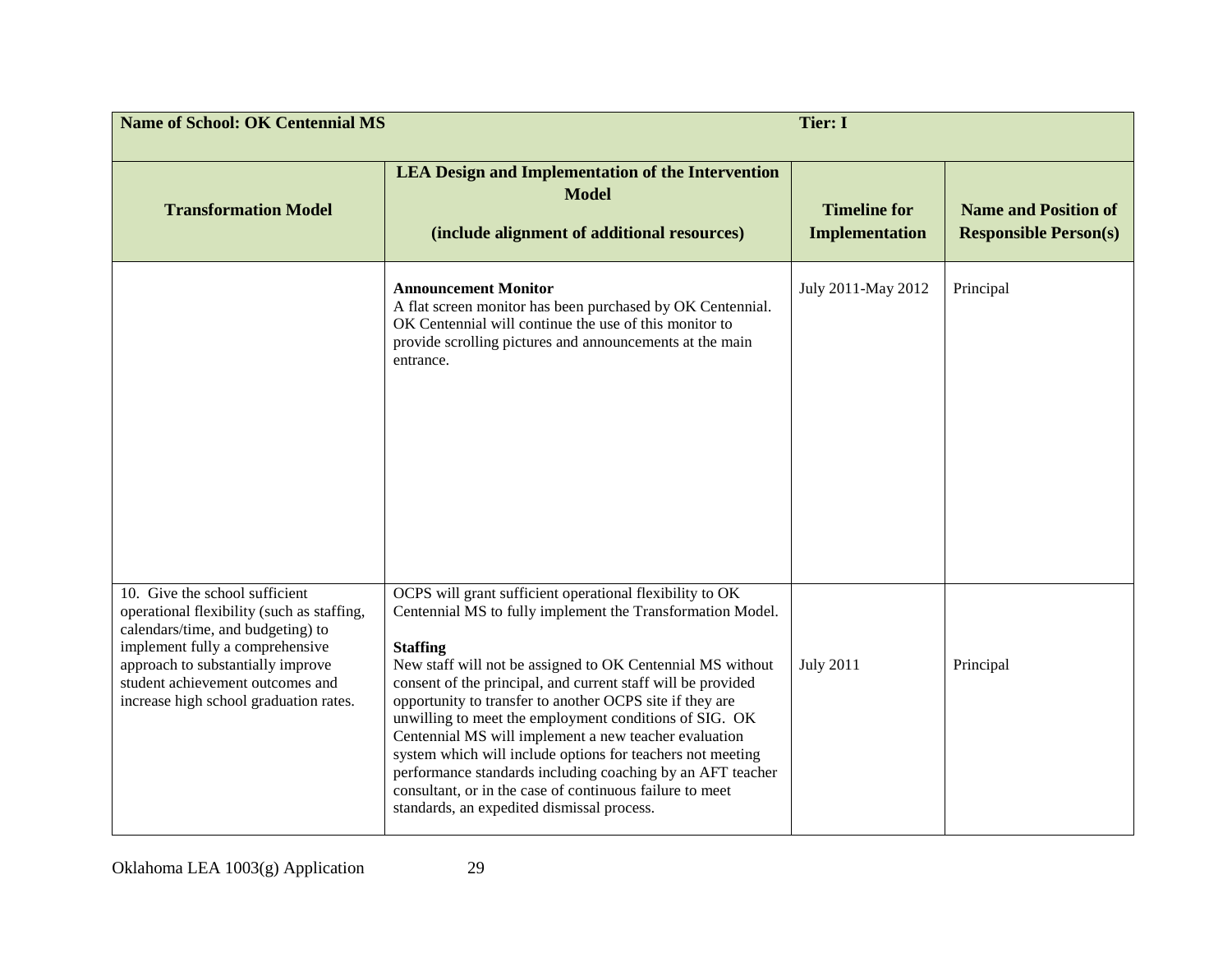| <b>Name of School: OK Centennial MS</b><br><b>Tier: I</b>                                                                                                                                                                                      |                                                                                                                                                                                                                                                                                                                                                                                                                                                                                                                                                                                                                                                                                                                                                                                                                                                                                                                                                                                      |                                              |                                                             |
|------------------------------------------------------------------------------------------------------------------------------------------------------------------------------------------------------------------------------------------------|--------------------------------------------------------------------------------------------------------------------------------------------------------------------------------------------------------------------------------------------------------------------------------------------------------------------------------------------------------------------------------------------------------------------------------------------------------------------------------------------------------------------------------------------------------------------------------------------------------------------------------------------------------------------------------------------------------------------------------------------------------------------------------------------------------------------------------------------------------------------------------------------------------------------------------------------------------------------------------------|----------------------------------------------|-------------------------------------------------------------|
| <b>Transformation Model</b>                                                                                                                                                                                                                    | <b>LEA Design and Implementation of the Intervention</b><br><b>Model</b><br>(include alignment of additional resources)                                                                                                                                                                                                                                                                                                                                                                                                                                                                                                                                                                                                                                                                                                                                                                                                                                                              | <b>Timeline for</b><br><b>Implementation</b> | <b>Name and Position of</b><br><b>Responsible Person(s)</b> |
|                                                                                                                                                                                                                                                | <b>Calendars/Time</b><br>The OK Centennial MS site principal will have the flexibility<br>to design the master schedule to support the Transformation<br>model and ensure all teachers are highly qualified and highly<br>effective for the assignment given.                                                                                                                                                                                                                                                                                                                                                                                                                                                                                                                                                                                                                                                                                                                        | July 2011-May 2012                           | Principal<br>Leadership Team                                |
|                                                                                                                                                                                                                                                | <b>Budgeting</b><br>The OK Centennial MS site principal and school leadership<br>team have the flexibility to develop the Title I A (511) and<br>School Improvement (515) budgets in accordance with the<br>comprehensive needs assessment conducted at the school site.                                                                                                                                                                                                                                                                                                                                                                                                                                                                                                                                                                                                                                                                                                             | July 2011-May 2012                           | Principal                                                   |
| 11. Ensure that the school receives<br>ongoing, intensive technical assistance<br>and related support from the LEA, the<br>SEA, or a designated external lead<br>partner organization (such as a school<br>turnaround organization or an EMO). | OK Centennial MS will continue to receive all the current<br>district assistance including, but not limited to support from<br>the following offices:<br>Office of School Turnaround<br>$1_{\cdots}$<br>Secondary Education and Reform<br>2.<br>Federal Programs (Titles I and II)<br>3.<br><b>Student Support Services</b><br>4.<br><b>Information Technology</b><br>5.<br>Planning, Research, and Evaluation<br>6.<br>However, OCPS also provides additional supports to schools<br>receiving SIG funds. OCPS has created an alternative<br>governance structure for schools receiving SIG funds.<br>Whereas most schools report to the Executive Directors of<br>Elementary or Secondary School Reform, SIG schools report<br>to the Executive Director of School Turnaround. Because the<br>Executive Director of School Turnaround is assigned a<br>smaller number of schools, the structure ensures SIG schools<br>receive increased intensive support from the district. This | May 2011-<br>May 2012                        | <b>Executive Director of</b><br>School Turnaround           |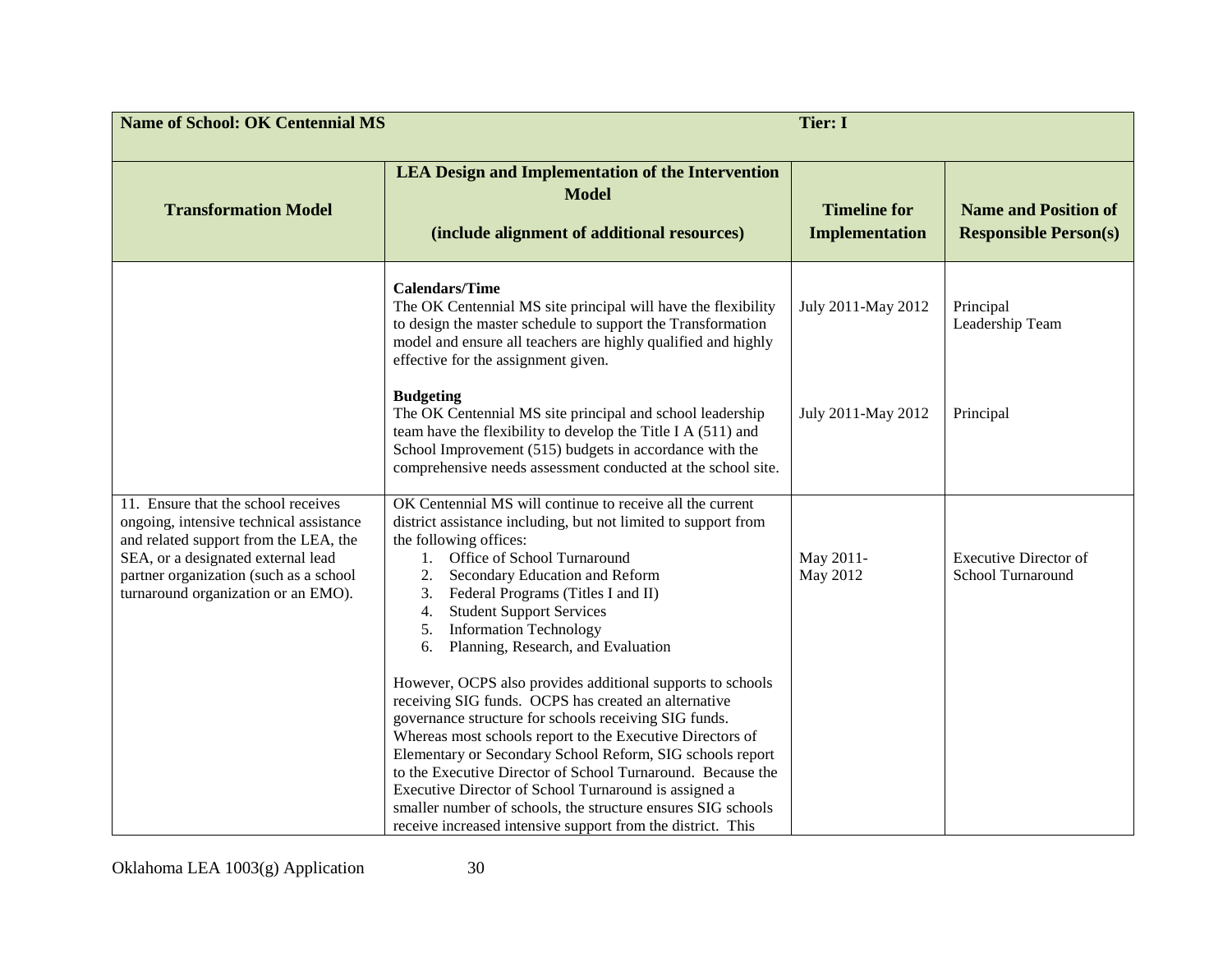| <b>Name of School: OK Centennial MS</b><br><b>Tier: I</b>                                                                                                                                                      |                                                                                                                                                                                                                                                                                                                                                                                                                                                                                                                                                                                                                                                                                                                                                                                                                                                            |                                              |                                                                                              |
|----------------------------------------------------------------------------------------------------------------------------------------------------------------------------------------------------------------|------------------------------------------------------------------------------------------------------------------------------------------------------------------------------------------------------------------------------------------------------------------------------------------------------------------------------------------------------------------------------------------------------------------------------------------------------------------------------------------------------------------------------------------------------------------------------------------------------------------------------------------------------------------------------------------------------------------------------------------------------------------------------------------------------------------------------------------------------------|----------------------------------------------|----------------------------------------------------------------------------------------------|
| <b>Transformation Model</b>                                                                                                                                                                                    | <b>LEA Design and Implementation of the Intervention</b><br><b>Model</b><br>(include alignment of additional resources)                                                                                                                                                                                                                                                                                                                                                                                                                                                                                                                                                                                                                                                                                                                                    | <b>Timeline for</b><br><b>Implementation</b> | <b>Name and Position of</b><br><b>Responsible Person(s)</b>                                  |
|                                                                                                                                                                                                                | support includes regular site visits, assistance with required<br>administrative duties related to SIG, additional resources, and<br>assistance in removing barriers to SIG implementation.<br>OK Centennial MS will also hire a Transformation Coach to<br>support the entire school in the SIG process. The<br>Transformation Coach will provide additional guidance to<br>teachers on the implementation of SIG requirements and<br>strategies, manage logistics regarding professional<br>development consultants in the building, share best practices<br>for the middle grades, and provide support to the site principal<br>in administering the SIG grant and the additional Oklahoma<br>requirements.                                                                                                                                             |                                              |                                                                                              |
| 12. List any additional permissible<br>strategies the LEA will implement as a<br>part of the transformational model.<br>1. Instructional Technology<br>2. Two (2) Permanent Substitutes<br>3. Technology Coach | <b>Instructional Technology</b><br>OK Centennial MS will be contracting with November<br>Learning and/or the K20 Center to provide technology<br>integration training. Additionally, the OK Centennial MS will<br>be supporting the transition of OK Centennial HS to an<br>Academy of Information Technology. In order to fully<br>support the initiative and increase student engagement while<br>providing varied instructional strategies, OK Centennial MS<br>will purchase instructional technology.<br>Consult with November Learning/K20 Center to<br>1.<br>determine technology needs at OK Centennial MS.<br>Consult with Academy of Information Technology<br>2.<br>Advisory Board to determine technology needs for<br>support of academy initiative.<br>Consult with OCPS district representatives for<br>3.<br>approval of technology items. | <b>July 2011</b>                             | Principal<br>Leadership Team<br><b>Technology Coach</b><br><b>Instructional Facilitators</b> |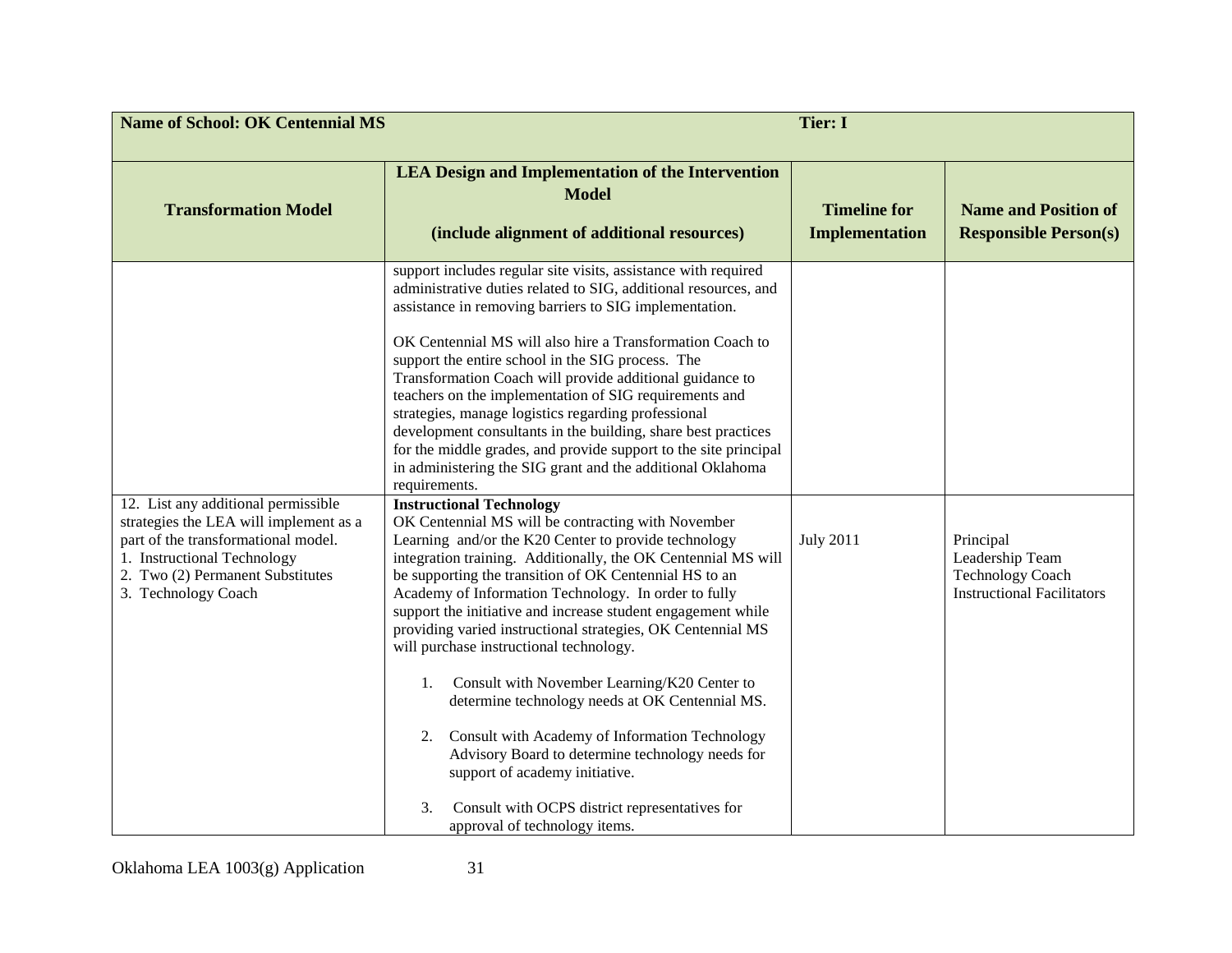| <b>Name of School: OK Centennial MS</b><br><b>Tier: I</b> |                                                                                                                                                                                                                                                                                                                                                                                                                                                                                                                                                                                                                                                                                                                                                                                                                                                                                                                                                                                                                                                                                                                                                                                                                                                                                                                                                      |                                              |                                                             |
|-----------------------------------------------------------|------------------------------------------------------------------------------------------------------------------------------------------------------------------------------------------------------------------------------------------------------------------------------------------------------------------------------------------------------------------------------------------------------------------------------------------------------------------------------------------------------------------------------------------------------------------------------------------------------------------------------------------------------------------------------------------------------------------------------------------------------------------------------------------------------------------------------------------------------------------------------------------------------------------------------------------------------------------------------------------------------------------------------------------------------------------------------------------------------------------------------------------------------------------------------------------------------------------------------------------------------------------------------------------------------------------------------------------------------|----------------------------------------------|-------------------------------------------------------------|
| <b>Transformation Model</b>                               | <b>LEA Design and Implementation of the Intervention</b><br><b>Model</b><br>(include alignment of additional resources)                                                                                                                                                                                                                                                                                                                                                                                                                                                                                                                                                                                                                                                                                                                                                                                                                                                                                                                                                                                                                                                                                                                                                                                                                              | <b>Timeline for</b><br><b>Implementation</b> | <b>Name and Position of</b><br><b>Responsible Person(s)</b> |
|                                                           | Purchase technology items.<br>4.<br><b>Permanent Substitutes</b><br>In the needs assessment process, the OK Centennial<br>Leadership Team identified two areas of critical need -<br>teachers do not have opportunity to observe peers for best<br>practices and low attendance rates have negative effects on<br>student achievement. Because of the low teacher attendance<br>rate, (on average, OK Centennial has 168.5 teacher absences a<br>month) many teachers have to cover for other teachers during<br>collaboration time or classes are combined making a higher<br>ratio of students to teachers. OK Centennial MS would like to<br>hire two permanent substitutes to meet these needs. The subs<br>would be certified teachers and would ensure teachers<br>received protected collaboration time and at-risk students<br>were not placed in larger classes.<br><b>Technology Integration Coach</b><br>OK Centennial HS will hire a Technology Integration Coach<br>to provide ongoing, job-embedded professional development,<br>coaching and modeling. This position will provide additional<br>support for the training by November Learning/K20 to ensure<br>the strategies are used effectively in the classroom. This<br>position will also support the teachers in their transition to the<br>Academy of Information Technology. | July 2011-May 2012<br><b>July 2011</b>       | Principal<br>Principal                                      |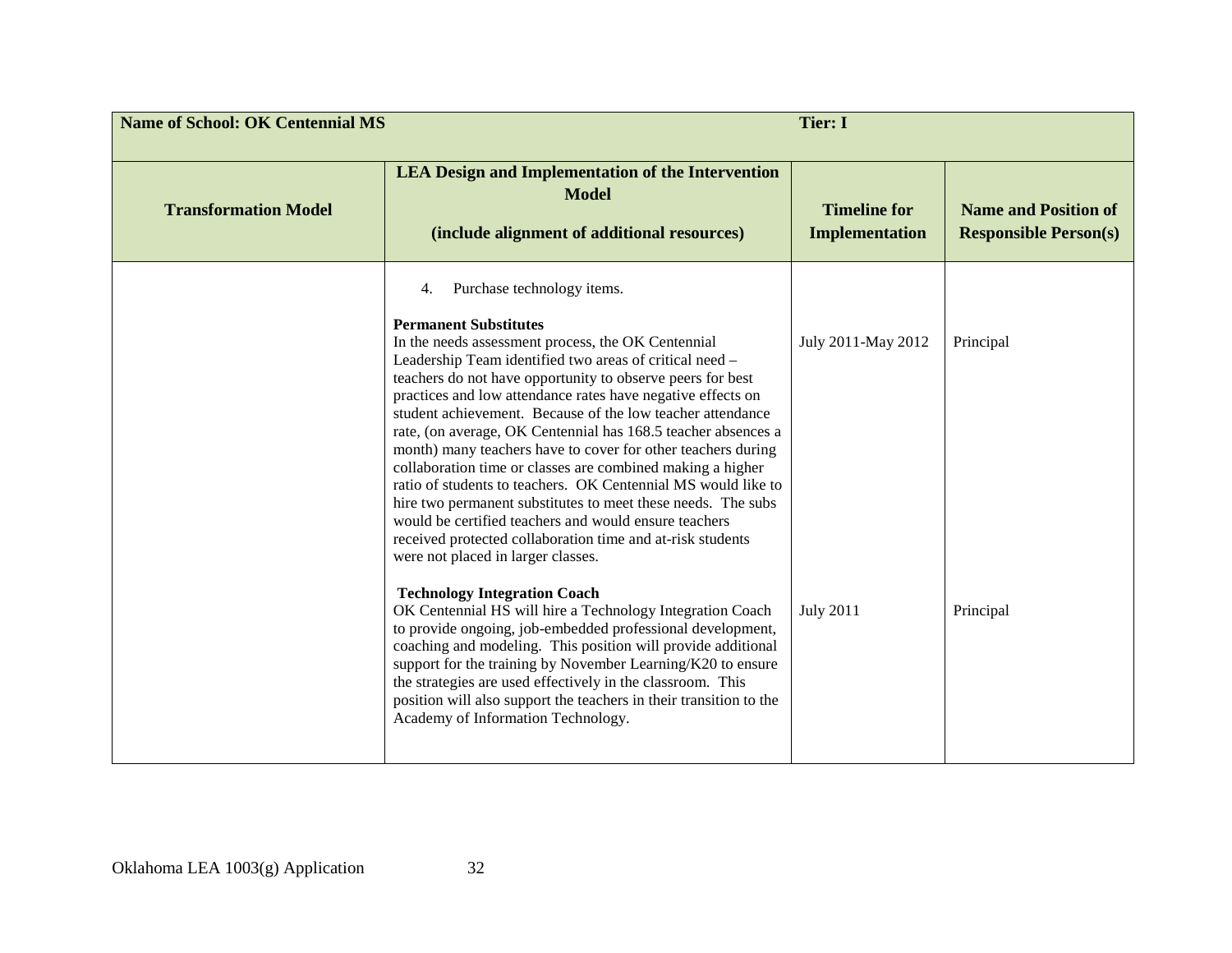# **APPLICATION INSTRUCTIONS SCHOOL IMPROVEMENT GRANTS 1003(g) AND AMERICAN RECOVERY AND REINVESTMENT ACT**

## **BUDGET SECTION**

# **LEA BUDGET NARRATIVE**

An additional requirement of the Oklahoma SIG application is the establishment of an FTE for a district turnaround office or officer. OCPS established an FTE for the Executive Director of School Turnaround in the 2010-2011 school year. OCPS will continue to budget \$107,856.00 for the salary and \$38,634.00 for the benefits of this position. The salary will be coded back to the five sites receiving SIG funds in OCPS.

In addition, the following expenditures associated with the position of Executive Director of School Turnaround will be budgeted in the FY2012-FY2015 budgets. These expenditures are necessary for the intensive support provided by the Executive Director of School Turnaround and are supplemental because they would not otherwise be incurred by the district if the position was not a requirement of the grant.

- 1. Mileage OCPS is budgeting funds per year for mileage for the Executive Director to travel in-district to visit the 5 OCPS SIG sites and to attend required meetings at the OSDE or sponsored by the OSDE.
- 2. Travel and Registration OCPS is budgeting funds for the Executive Director of School Turnaround to attend the required What Works in School conference in Tulsa in November. Travel and registration will also be paid for attendance to state and national conferences and workshops that will provide information on SIG requirements and best practices from the field including, but not limited to, OSDE required conferences, National Title I Conference, and SIG Regional Conferences.
- 3. Supplies OCPS incurs extra costs to provide supplies and materials for the work of the Executive Director of School Turnaround. OCPS is budgeting funds each year to provide necessary materials for the position including computer, printer, replacement ink cartridges, flashdrives, and office supplies.

The district will also hire a Data Coordinator to work at the district level in the Office of School Turnaround. The Data Coordinator will assist the Executive Director of School Turnaround in the collection, dissemination, and reporting of data for SIG sites. The salary for this position will be shared between OK Centennial HS, OK Centennial MS, U S Grant HS, Douglass MS and Moon Academy.

## **SCHOOL BUDGET NARRATIVE**

OK Centennial will meet the additional Oklahoma requirements of the SIG application by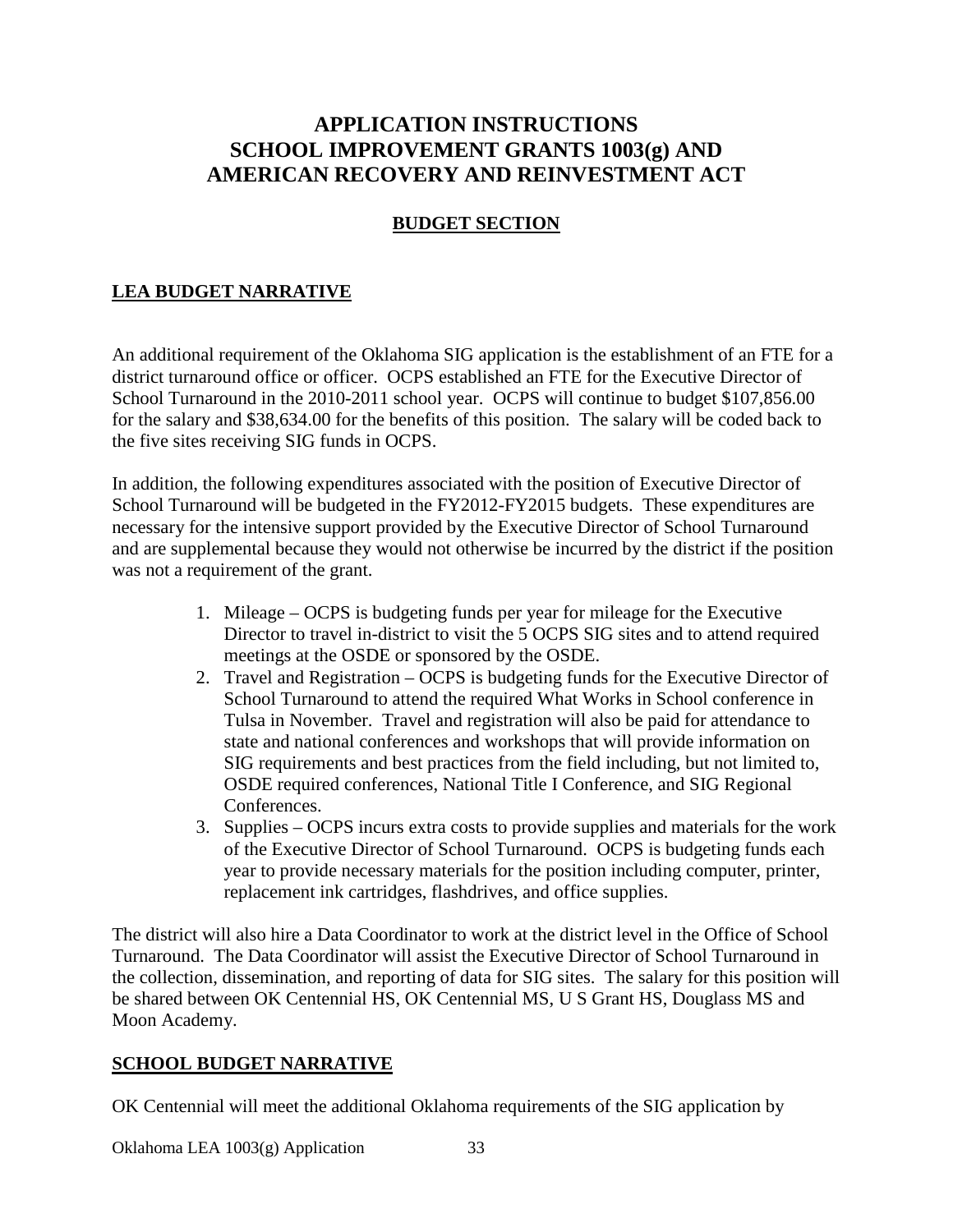budgeting for the following:

- 1. 5 Day Teacher Academy OK Centennial MS has included in its budget funds for stipends and benefits to compensate the teachers for attending the five day academy. Additionally, funds have been budgeted for materials and supplies to support the academy.
- 2. New Teacher Academy OK Centennial MS has included in its budget funds for stipends and benefits for new teachers to attend a 5 day academy if they are hired after the implementation of the model begins.

*Please Note - No funds have been budgeted for the 90 minutes of collaboration time as it is currently scheduled during the contract day.*

OK Centennial has also budgeted for the following strategies to meet the requirements of the Transformation Model.

- 1. Performance Incentives In accordance with the performance incentives offered at other schools implementing the Transformation Model, OCPS budgeted funds to provide performance incentives in the amount of \$50 for each FAY student scoring proficient or better (for each reading/language arts, math, and special education co-teacher), \$3000 for each certified staff member if the reading goal is met, and \$3000 for each certified staff member if the math goal is met.
- 2. Professional Development Stipends Instructional and non-instructional staff will be paid stipends to attend professional development beyond the contract day and meet the additional Oklahoma requirement of 5 days of professional development. Funds for stipends and benefits have been included in the budgets.
- 3. ACT/America's Choice (ACT/AC) ACT/AC will provide high quality, job-embedded professional development to OK Centennial MS teachers in the areas of implementation of ACT/AC curriculum and instructional strategies. Although ACT/AC is a district initiative and all schools receive services from this provider, the coaching and professional development funded by this grant will be above and beyond what is provided by ACT/AC in other schools within OCPS. ACT/AC will provide an additional 50 days.
- 4. Marzano Research Laboratory MRL will provide high-quality, job-embedded professional development to OK Centennial MS in the areas of The Art and Science of Teaching, Building Academic Vocabulary, Classroom Management and implementation of the Teacher Evaluation System. Funds will be budgeted each year for these services. Travel, consultant fees, and materials are included in the cost.
- 5. November Learning/K20 Center November Learning/K20 Center will provide highquality, job-embedded professional development to OK Centennial MS in the area of instructional technology integration. Funds have been budgeted in all three years of the grant to support this initiative.
- 6. Leadership Facilitator A contracted Leadership Facilitator will provide training in effective PLCs and will provide additional coaching for the school leadership. Funds have been budgeted for a contracted amount. The amount of these contract will be shared with OK Centennial HS.